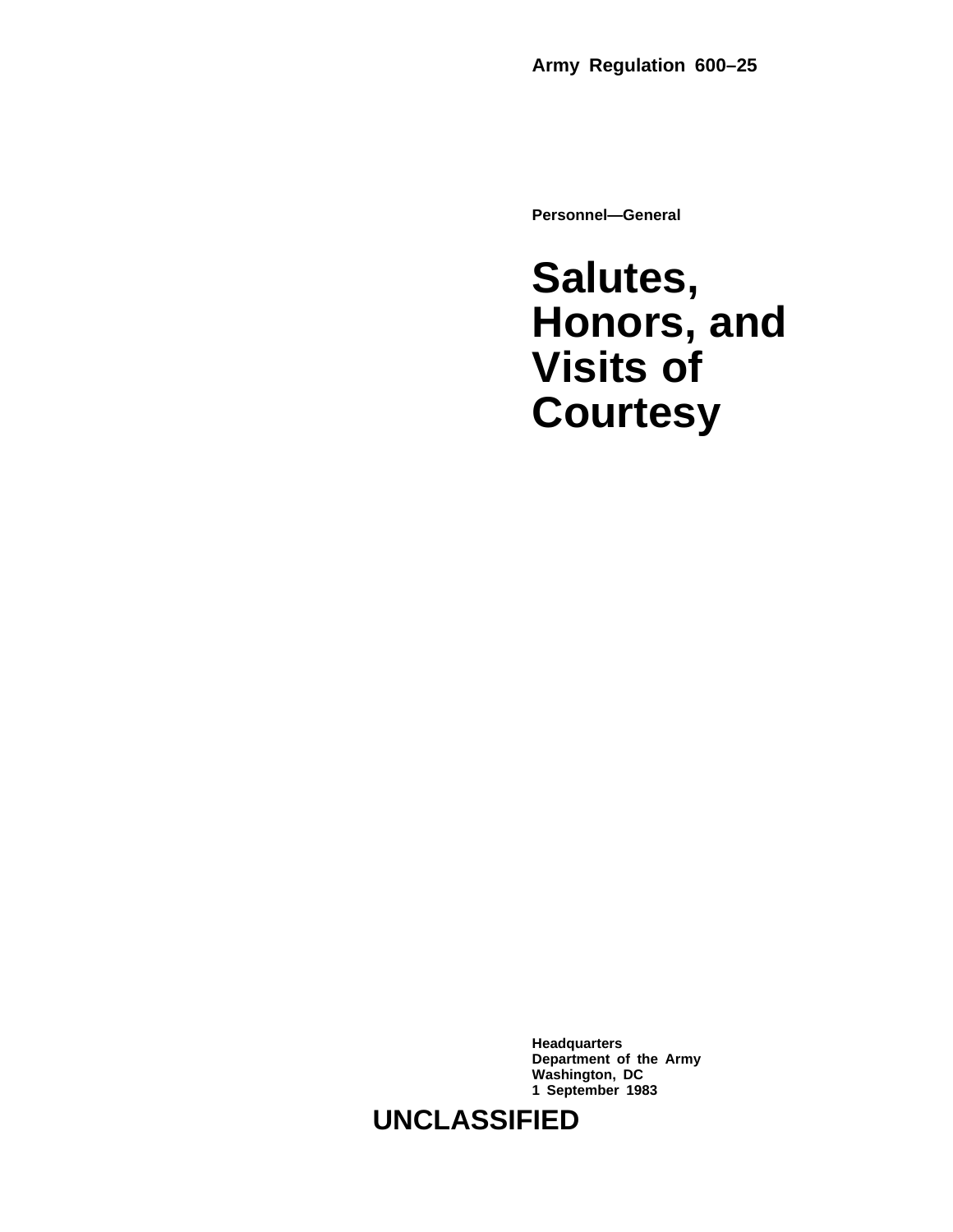## **SUMMARY of CHANGE**

AR 600–25 Salutes, Honors, and Visits of Courtesy

This is a change to AR 600-25, 15 May 1970.

- o Changes have been made in chapter 6.
- o Major changes include the addition of guidance concerning funeral honors accorded the Sergeant Major of the Army, former Sergeants Major of the Army, Command Sergeants Major, and Sergeants Major.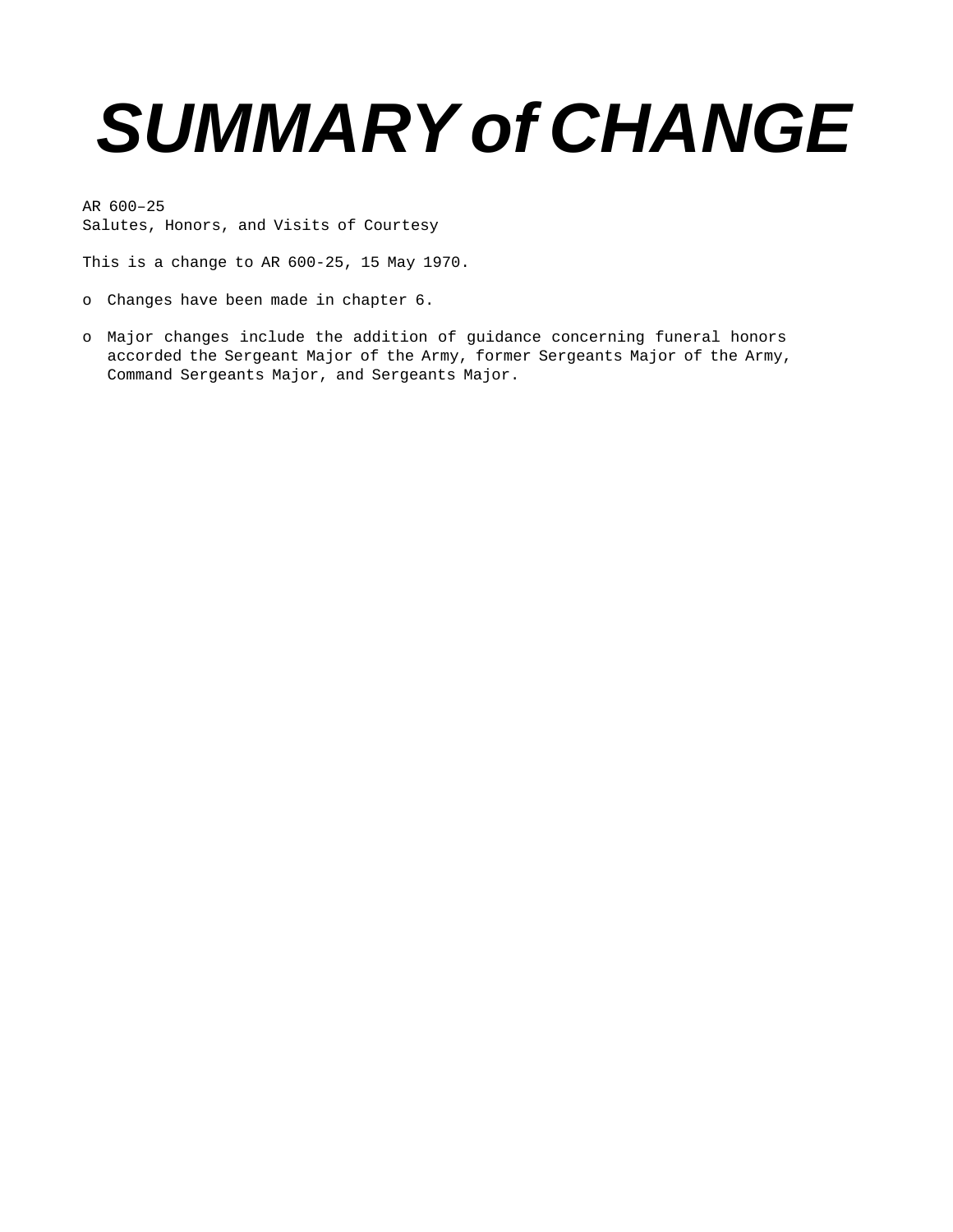**Headquarters Department of the Army Washington, DC 1 September 1983**

**Effective 1 October 1983**

#### **Personnel—General**

#### **Salutes, Honors, and Visits of Courtesy**

**Summary.** This is a change to AR 600-25, 15 May 1970. Changes have been made in chapter 6. Major changes include the addition of guidance concerning funeral honors accorded the Sergeant Major of the Army, former Sergeants Major of the Army, Command Sergeants Major, and Sergeants Major.

**Applicability.** Not applicable.

**Proponent and exception authority.** The proponent agency of this regulation is the Adjutant General's Office.

**Army management control process.** Not applicable.

**Supplementation.** Local limited supplementation of this regulation is permitted but is not required. If supplements are issued, Army Staff agencies and major Army commands will furnish one copy of each to HQDA (DAAG–PSI) WASH, DC 20314; other commands will furnish one copy of each to the next higher headquarters.

**Suggested Improvements.** Users are invited to send comments and suggested improvements on DA Form 2028 (Recommended Changes to Publications and Blank Forms) directly to HQDA (DAAG–PSI), Alexandria, VA 22331.

**Distribution.** To be distributed in accordance with DA Form 12-9 requirements for AR, Personnel—General.

*Active Army—A ARNG—D USAR—D*

By Order of the Secretary of the Army:

JOHN A. WICKHAM, JR. General, United States Army Chief of Staff

Official:

ROBERT M. JOYCE Major General, United States Army The Adjutant General

**History.** This regulation provides general policies and procedures for the rendition of salutes and honors to individuals and for visits of courtesy.

**Contents** (Listed by paragraph and page number)

#### **Chapter 1**

**GENERAL,** *page 1* Purpose. • 1–1, *page 1* Explanation of terms. • 1–2, *page 1* Hand salutes and salutes with arms. • 1–3, *page 1* Flags. • 1–4, *page 1* Cannon salutes. • 1–5, *page 1* Salute to the President's flag. • 1–6, *page 2* Salutes involving vessels. • 1–7, *page 2* Saluting stations. • 1–8, *page 2* Holidays. • 1–9, *page 2* Foreign national anthems. • 1–10, *page 3* Pledge of Allegiance to the Flag. • 1–11, *page 3*

#### **Chapter 2**

#### **PERSONAL SALUTES AND HONORS,** *page 3*

Table of honors. • 2–1, *page 3* Reduction of frequency of ceremonial honors rendered on the occasion of official visits to field installations.  $\cdot$  2–2, *page 3* When and how rendered. • 2–3, *page 4*

\*This change supersedes Immediate Action Interim Change I01, 30 July 1982.

AR 600–25 • 1 September 1983 i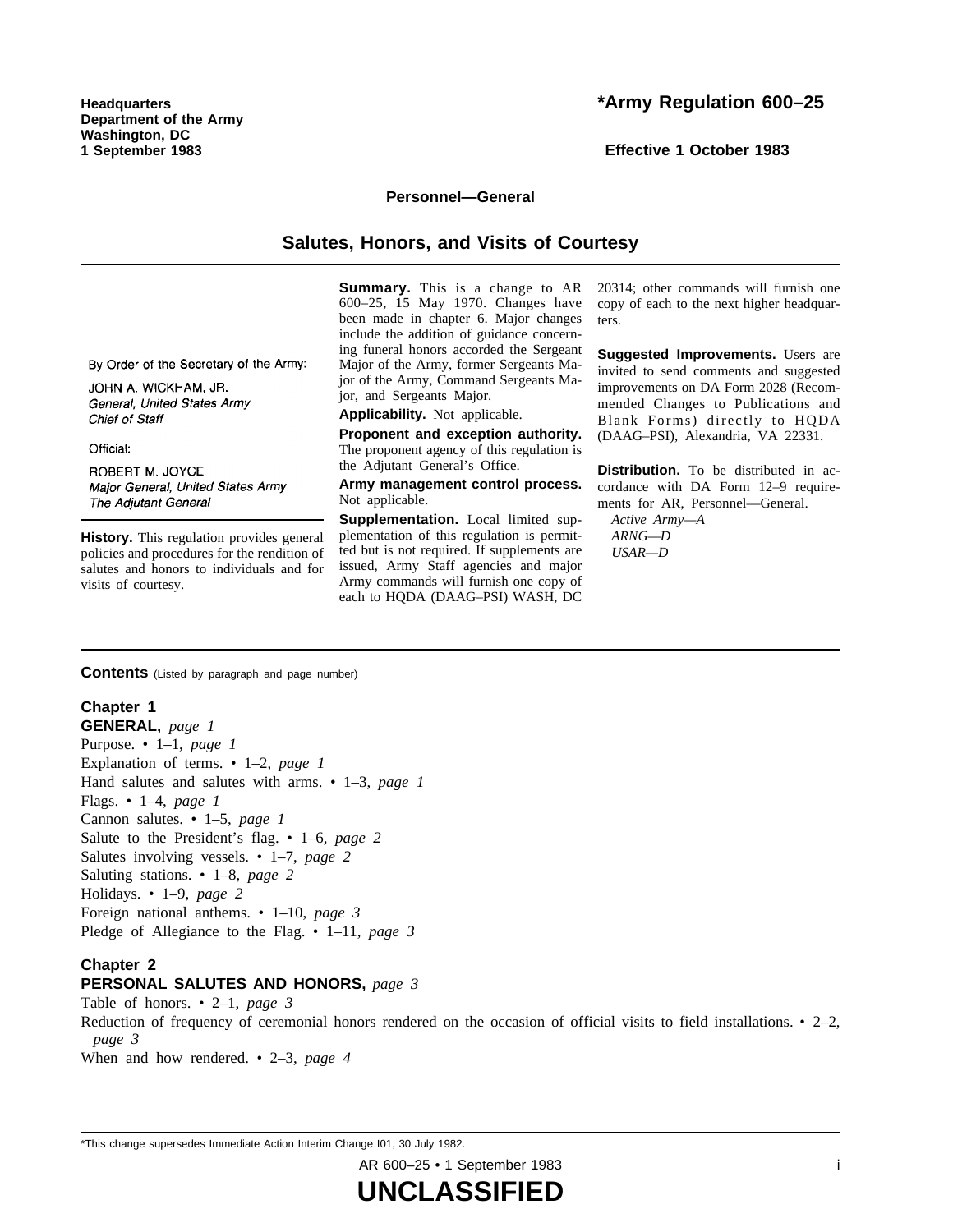#### **Contents—Continued**

#### **Chapter 3**

#### **CEREMONIES AND PARADES,** *page 5*

Reveille and retreat. • 3–1, *page 5* Precedence of troops at parades and reviews. • 3–2, *page 6* Participation of foreign troops in parades. • 3–3, *page 6* Retirement ceremonies. • 3–4, *page 7*

#### **Chapter 4**

#### **COURTESY VISITS WITHIN THE ARMY,** *page 7*

General. • 4–1, *page 7* Visiting cards. • 4–2, *page 7* By newly arrived officers. • 4–3, *page 7* By departing officers. • 4–4, *page 7* To newly arrived officers. • 4–5, *page 8* On New Year's Day. • 4–6, *page 8*

#### **Chapter 5**

#### **INTER SERVICE AND MILITARY–CIVILIAN VISITS,** *page 8*

General. • 5–1, *page 8* United States Air Force. • 5–2, *page 8* Between ship and shore. • 5–3, *page 8* Between officers on shore. • 5–4, *page 9* Change of station of a unit. • 5–5, *page 9* Official visits between commanding officers and civil officials. • 5–6, *page 9*

#### **Chapter 6**

#### **DEATHS AND FUNERALS,** *page 10*

General. • 6–1, *page 10* Announcement of death. • 6–2, *page 10* Notice of death of President, ex–President, or President–elect. • 6–3, *page 10* Notice of death of the Vice President. • 6–4, *page 10* Announcement of death of certain other officials. • 6–5, *page 10* Funeral of general officer. • 6–6, *page 11* Remains of flag officer or general officer brought ashore. • 6–7, *page 11* Funeral of civil functionary. • 6–8, *page 11* National flag at half–staff. • 6–9, *page 11* Military funerals. • 6–10, *page 11* Mourning brassards. • 6–11, *page 11* Draping of Flags. • 6–12, *page 11* Funeral escorts. • 6–13, *page 11* Authority. • 6–14, *page 12* Policy. • 6–15, *page 12* Service responsibility for burial honors. • 6–16, *page 12* Burial Honors (Minimum). • 6–17, *page 12* Resources for personnel participating in Burial Honors Details. • 6–18, *page 13* The following funeral support data will be compiled, maintained and forwarded for each calendar year. • 6–19, *page 13*

#### **Appendixes**

- **A.** COURTESIES RENDERED BY INDIVIDUALS DURING VARIOUS CERMONIES AND PUBLIC EVENTS (ON– AND OFF–POST), *page 14*
- **B.** NATIONAL FLAG AT HALFSTAFF, *page 15*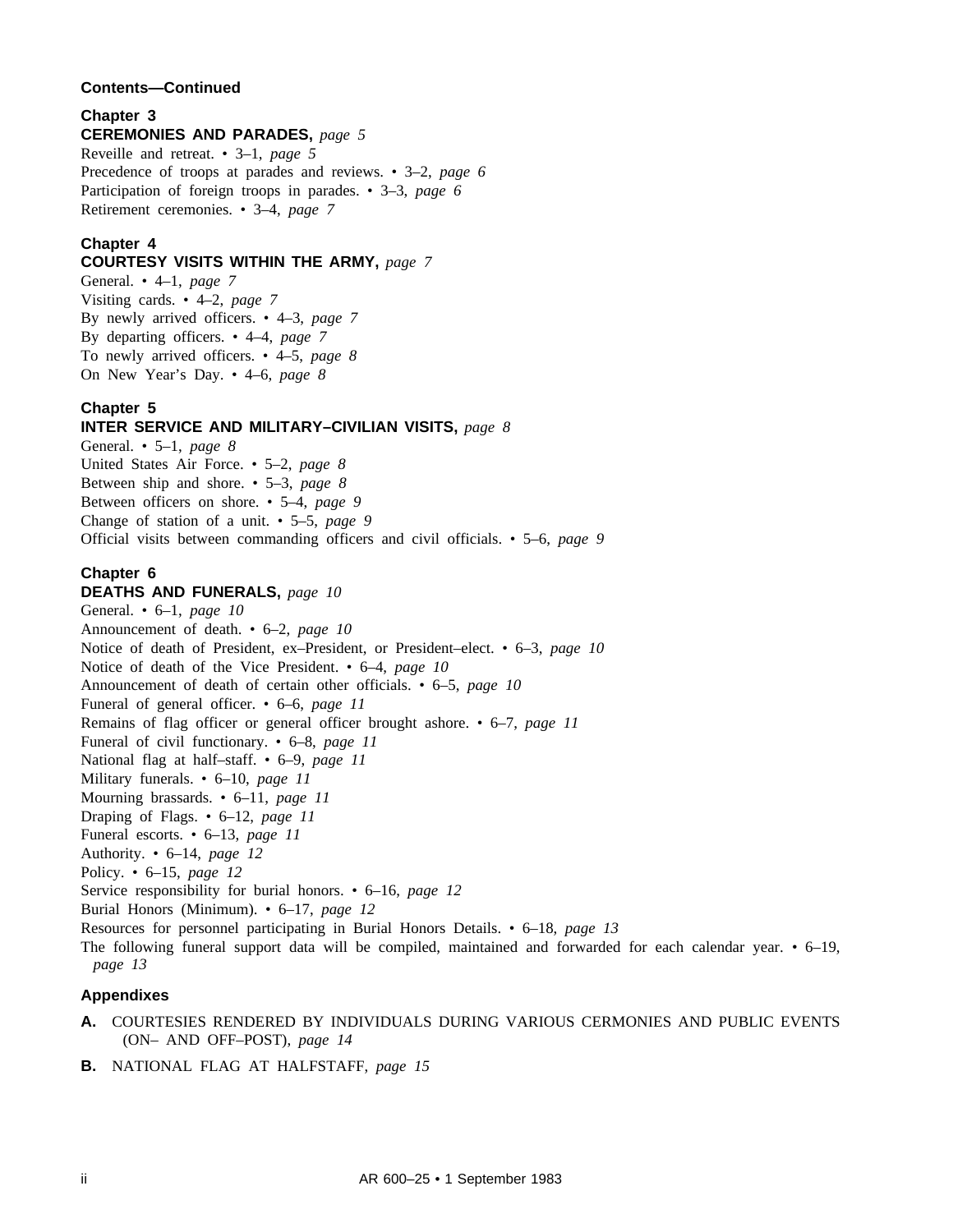#### **Contents—Continued**

**Table List**

Table 2–1: Ceremony and Parade Requirements, *page 5* Table APP–A: COURTESIES RENDERED BY INDIVIDUALS, *page 14* Table APP–B: NATIONAL FLAG AT HALFSTAFF, *page 15*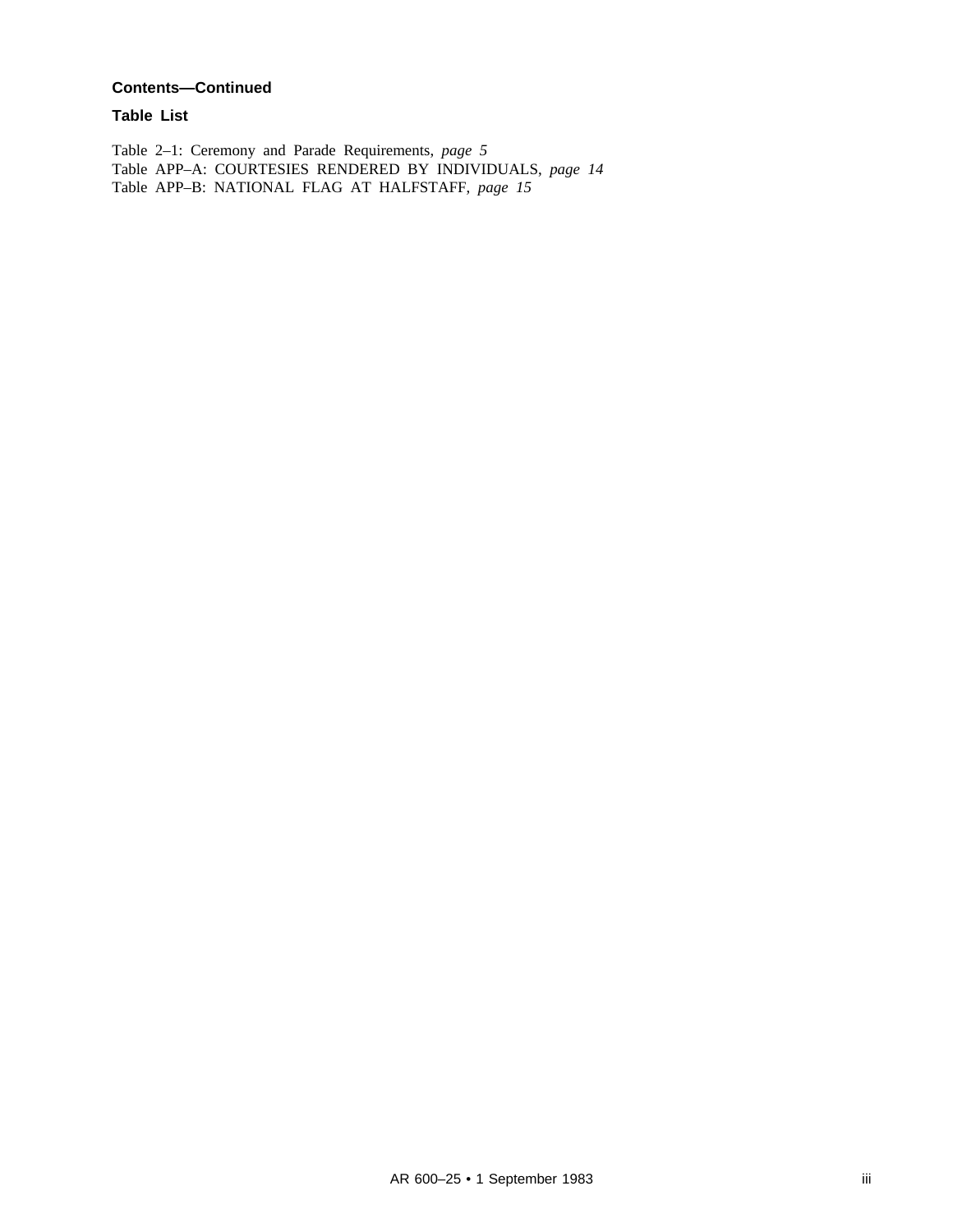**RESERVED**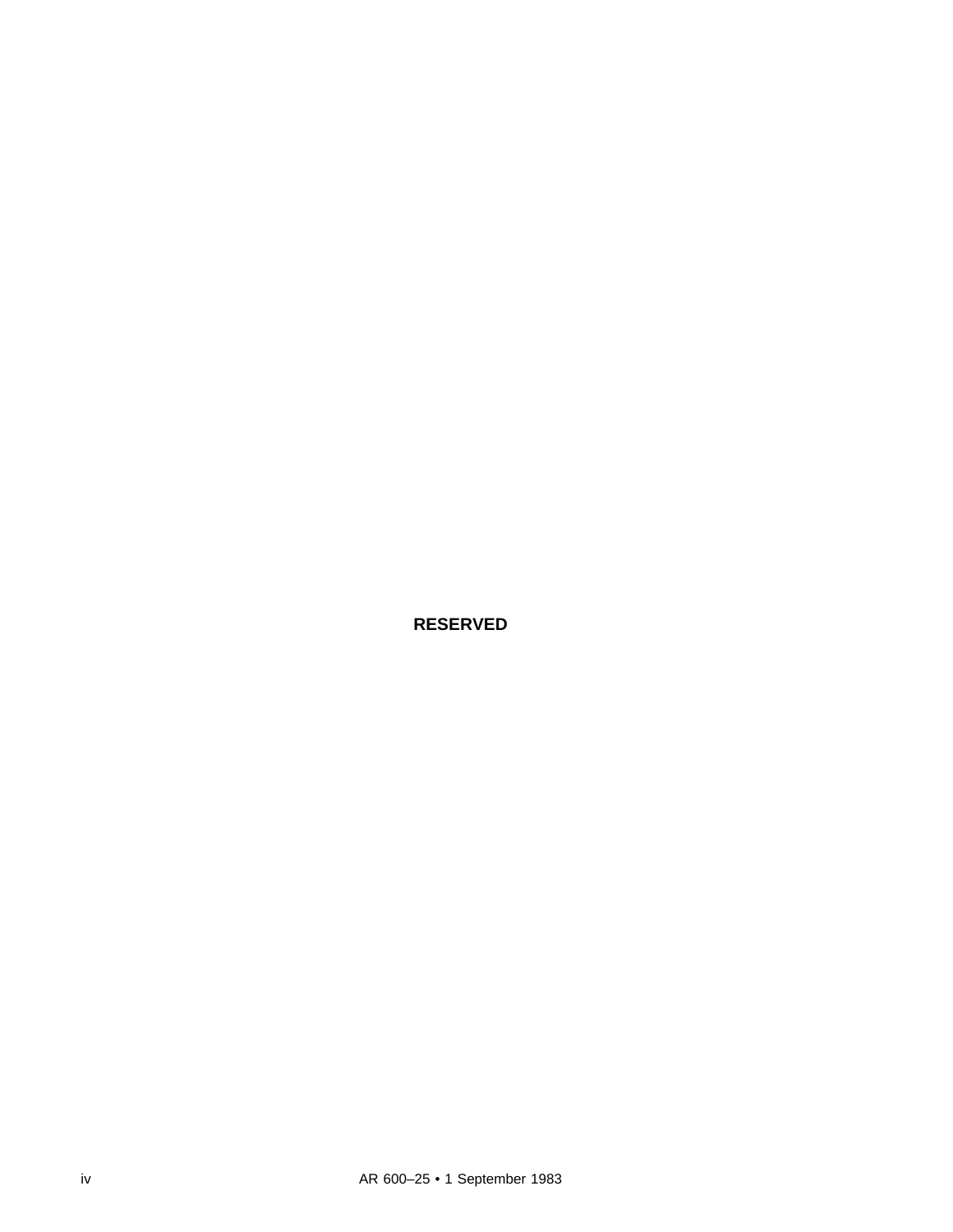#### **Chapter 1 GENERAL**

#### **1–1. Purpose.**

This regulation provides general policies and procedures for the rendition of salutes and honors to individuals and for visits of courtesy.

#### **1–2. Explanation of terms.**

*a.* Honors to persons consist of cannon salutes, an escort of honor or honor guard, parades or review of troops, and ruffles and flourishes, together with certain music which is played upon presentation of the escort to the person being honored and as part of the parade or review of troops.

*b.* The terms "commander" and "commanding officer" as used in this regulation include chiefs of staff sections, installation commanders, division commanders, and heads of branches, offices, and agencies of comparable size.

#### **1–3. Hand salutes and salutes with arms.**

*a.* All Army personnel in uniform are required to salute when they meet and recognize persons entitled to the salute. The practice of saluting officers in official vehicles (recognized individually by rank or identifying vehicle plates/flags) is considered an appropriate courtesy and will be observed. Salutes are not required to be rendered by or to personnel who are driving or riding in privately-owned vehicles except by gate guards who will render salutes to recognized officers in all vehicles unless duties are of such a nature as to make the salute impractical. When military personnel are acting as drivers of a moving vehicle they should not initiate a salute. Salutes are not required in public areas such as theaters, outdoor athletic facilities, or other such situations when the act would be manifestly inappropriate or impractical. Accompanying the rendering of the hand salute with an appropriate greeting such as "Good Morning, Sir," is encouraged. Personnel will not salute indoors except when reporting to a superior officer. See section VII, chapter 4, FM 21–13 for general rules on saluting.

*b.* Salutes will be exchanged between officers (commissioned and warrant) and between officers (commissioned and warrant) and enlisted personnel. Salutes will be exchanged with personnel of the United States Army, the Navy, the Air Force, the Marine Corps, and the Coast Guard entitled to the salute.

*c.* It is customary to salute officers of friendly foreign nations when recognized as such. The Commander in Chief, US Army, Europe and Seventh US Army; Commander, US Army, Japan; Commander, Eighth US Army; and the Commander, US Army Communications Command are delegated the authority to establish policies for recognition courtesies prevailing locally for foreign officials. This authority will not be delegated farther.

*d.* Civilians may be saluted by persons in uniform when appropriate, but the uniform hat or cap will not be raised as a form of salutation.

*e.* Military personnel under arms will render the salute prescribed for the weapon with which they are armed, whether or not that weapon ordinarily is prescribed as part of their equipment.

*f.* Salutes are not required to be rendered or returned if either the senior or subordinate or both are in civilian attire.

*g.* Local commanders will carefully review saluting policies for their installations. Where considered desirable in their judgment, they will develop and publish modified saluting policies for congested, student, or high density living areas where saluting would be highly repetitious or otherwise infeasible.

*h.* Civilian personnel, including civilian guards, will not be required to render the hand salute to military personnel or other civilian personnel.

#### **1–4. Flags.**

The flag of the United States, national color, and national standard are not dipped by way of salute or compliment. (One exception to this rule is followed by Naval vessels when, upon receiving a salute of this type from a vessel registered by a nation formally recognized by the United States, the compliment must be returned.) The organizational color or standard will be dipped in salute in all military ceremonies while the United States National Anthem, "To the Color, " or a foreign national anthem is being played, and when rendering honors to the organizational commander, an individual of higher grade including foreign dignitaries of higher grade, but in no other case. The United States Army Flag is considered to be an organizational color and as such is also dipped while the United States National Anthem, "To the Color, " or a foreign national anthem is being played, and when rendering honors to the Chief of Staff of the United States Army, his direct representative, or an individual of higher grade including a foreign dignitary of equivalent or higher grade, but in no other case.

#### **1–5. Cannon salutes.**

*a.* A salute with cannon (towed, self-propelled, or tank-mounted) will be fired with a commissioned officer present and directing the firing.

*b.* Salutes will not be fired between retreat and reveille, on Sundays, or on national holidays (excluding Memorial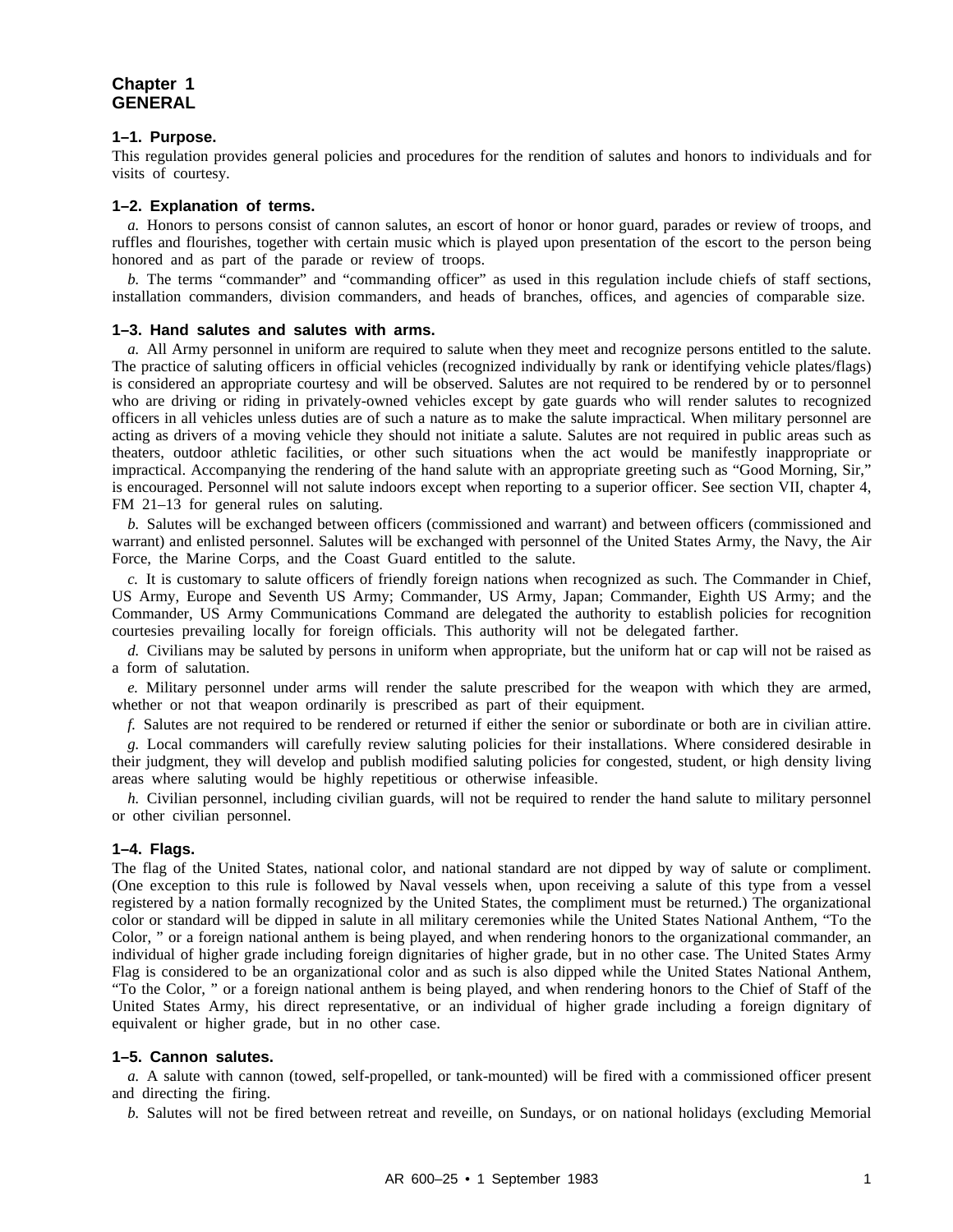and Independence Days) unless, in the discretion of the officer directing the honors, international courtesy or the occasion requires an exception. They will be rendered at the first available opportunity thereafter, if still appropriate.

*c.* The salute to the Union consists of one gun for each State. The national salute and the salute to a national flag are each 21 guns.

*d.* The flag of the United States, national color, or national standard is always displayed at the time of firing a salute, except as indicated in paragraph 6–3b(2).

*e.* For cannon salutes to be rendered in honor of persons see paragraph 2–3b.

#### **1–6. Salute to the President's flag.**

When any vessel or craft flying the President's flag passes an Army installation which is equipped to fire salutes, that installation commander will fire the national salute, except as provided in paragraph 1–5b.

#### **1–7. Salutes involving vessels.**

*a.* It is the custom of ships of war when in territorial waters of other countries to fire salutes and participate in other ceremonies of that country.

*b.* It is the custom of foreign ships of war upon entering a harbor or passing near a fortification of another country to display at the main truck the flag of that country and to salute it with the national salute of 21 guns. On the completion of the salute to the flag of the United States, a salute of the same number of guns will be returned promptly by the designated saluting station. It is the rule, however, in the United States Navy and foreign navies to fire salutes only between sunrise and sunset. The United States Navy further refrains from firing salutes prior to 0800 hours and on Sunday, except when international courtesy requires. Certain type vessels such as cargo and transports are not normally equipped with saluting batteries, and thus do not salute. United States vessels return salutes to the flag in United States water only when there is no fort or battery designated to do so. United States vessels do not salute United States Army installations, or the converse.

*c.* A salute fired to the nation by a foreign ship arriving in port or a salute fired to a flag or general officer by a foreign ship or station shall be returned gun for gun. These salutes should be done promptly upon completion of the salute by the foreign ship or station, if practicable, but in no case should the intervening time exceed 24 hours. Failure to return such salutes is regarded as an act of discourtesy or lack of friendship justifying the other party in asking for an explanation.

*d.* Notice by a vessel of an intention to salute the flag is sometimes given direct to a fort, but as giving notice involves delay, vessels may salute without it. If notice of intention to salute the flag is received at a fort or installation other than a designated saluting station (para 1–8), the commanding officer will notify the designated saluting station and will inform the vessel to that effect.

*e.* Commanders Of Saluting stations or other military installations will, as directed by the Department of the Army acting upon the request of the Department of State, participate with vessels of war of foreign nations at peace with the United States, lying in United States ports or harbors, in celebration of their national festivities by firing salutes or by parading troops. In such cases the ceremonies prescribed in paragraph 3–1 for raising and lowering the flag of the United States will be conducted simultaneously with those of the ship on which the celebration occurs.

#### **1–8. Saluting stations.**

Listed below are Department of the Army saluting stations designated to return salutes of foreign vessels of war in the ports and territorial waters of the United States. Major commanders will notify HQDA (DAAG–AMP), Washington, DC 20314 if any designated station is inactivated or placed under caretaker status, thus rendering it incapable of returning salutes, or if any additional stations are manned and able to return salutes.

Fort Hamilton, Brooklyn, NY 11252 Fort Lewis, Tacoma, WA 98432 Fort Monroe, Hampton Roads, VA 23351 Fort Ord, Monterey, CA 93341 Presidio of San Francisco, CA 94129

#### **1–9. Holidays.**

*a.* General. Public holidays, established by law and listed below, will be observed by the Army except when military operations prevent. When holidays fall on a Saturday, the preceding Friday also will be considered a holiday. When holidays fall on Sunday, the succeeding Monday also will be considered a holiday.

- (1) New Year's Day, 1 January.
- (2) Washington's Birthday, the third Monday in February.
- (3) Memorial Day, the last Monday in May.
- (4) Independence Day, 4 July.
- (5) Labor Day, the first Monday in September.
- (6) Columbus Day, the second Monday in October.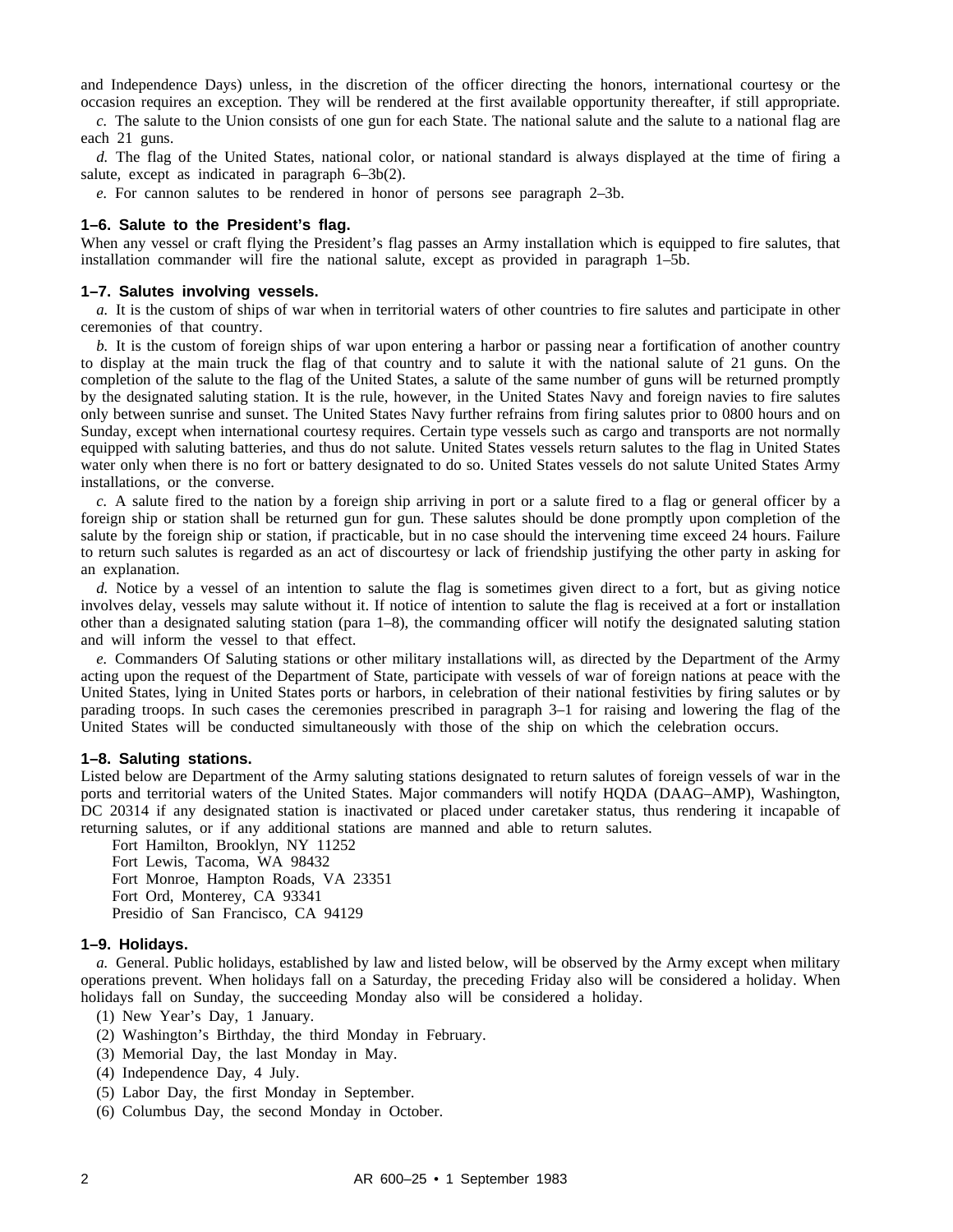- (7) Veterans Day, 11 November.
- (8) Thanksgiving Day, the fourth Thursday in November.
- (9) Christmas Day, 25 December.

*b.* Memorial Day ceremonies. On Memorial Day the national flag will be displayed at half staff from reveille until noon at all Army installations. Immediately before noon the band, if one is available, will play an appropriate air, and at 1200 hours the national salute (21 guns) will be fired at all installations provided with the necessary equipment for firing salutes. At the conclusion of the salute, the flag will be hoisted to the top of the staff and will so remain until retreat. When hoisted to the top of the staff, the flag will be saluted by playing appropriate patriotic music. In this manner tribute is rendered the honored dead.

*c.* Independence Day ceremonies. In commemoration of the Declaration of Independence, a salute to the Union (50 guns) will be fired at 1200 hours on Independence Day at all Army installations provided with the necessary equipment for firing salutes. When Independence Day falls on Saturday, special ceremonies or salutes will take place on Saturday. When Independence Day occurs on a Sunday, the special ceremonies or salutes normally will take place the following day.

*d.* Armed Forces Day. Armed Forces Day will be observed with appropriate ceremonies on the third Saturday in May.

#### **1–10. Foreign national anthems.**

During the conduct of a ceremony, the performance of the national anthem of any foreign country will be followed without pause by playing the National Anthem of the United States. (An exception may be made only when two or more foreign national anthems are played in succession. The United States National Anthem will be played following the sequence.) The same honors rendered to the United States National Anthem will be rendered during the playing of the foreign national anthems. The United States and foreign national anthems will not be incorporated into any musical arrangement, composition, or medley and will be played through without repetition of any part except as required to make both words and music complete.

#### **1–11. Pledge of Allegiance to the Flag.**

*a.* The Pledge of Allegiance is not recited in military formations or in military ceremonies.

- *b.* At protocol functions, social, and sporting events which include civilian participants, military personnel should—
- (1) When in uniform outdoors, stand at attention, remain silent, face the flag, and render the hand salute.

(2) When in uniform indoors, stand at attention, remain silent, and face the flag. The hand salute is not rendered. Where the participants are primarily civilians or in civilian attire, reciting the pledge is optional for those in uniform.

(3) When in civilian attire, recite the pledge while standing at attention, facing the flag with the right hand over the heart. Men should remove headdress with the right hand and hold it over the left shoulder, the hand being over the heart.

#### **Chapter 2 PERSONAL SALUTES AND HONORS**

#### **2–1. Table of honors.**

*a.* Table 2–1 is a, list of persons who are entitled to honors, together with the number of guns, ruffles and flourishes, and the prescribed music for each.

*b.* The music indicated in table 2–1 will follow the ruffles and flourishes without pause. Unless otherwise directed, civilian officials of the Department of Defense and military departments receive the 32-bar medley in the trio of "The Stars and Stripes Forever."

*c.* Foreign military persons holding positions equivalent to those of Department of Defense and military department of officials, both military and civilian, listed in table 2–1, will be rendered the honors to which the equivalent United States official is entitled, regardless of actual military rank. All other foreign military persons will receive the honors due their actual rank or its United States Army equivalent.

*d.* A designated representative of an official entitled to honors will be afforded honors based on the representative's rank.

#### **2–2. Reduction of frequency of ceremonial honors rendered on the occasion of official visits to field installations.**

*a.* In the interest of economy and efficiency, such ceremonies as parades, guard mounts, motorcades, and other ceremonies which involve large numbers of men and equipment will be held to an absolute minimum when officials entitled to such honors visit military installations on field trips. In general, full honors will be reserved for statutory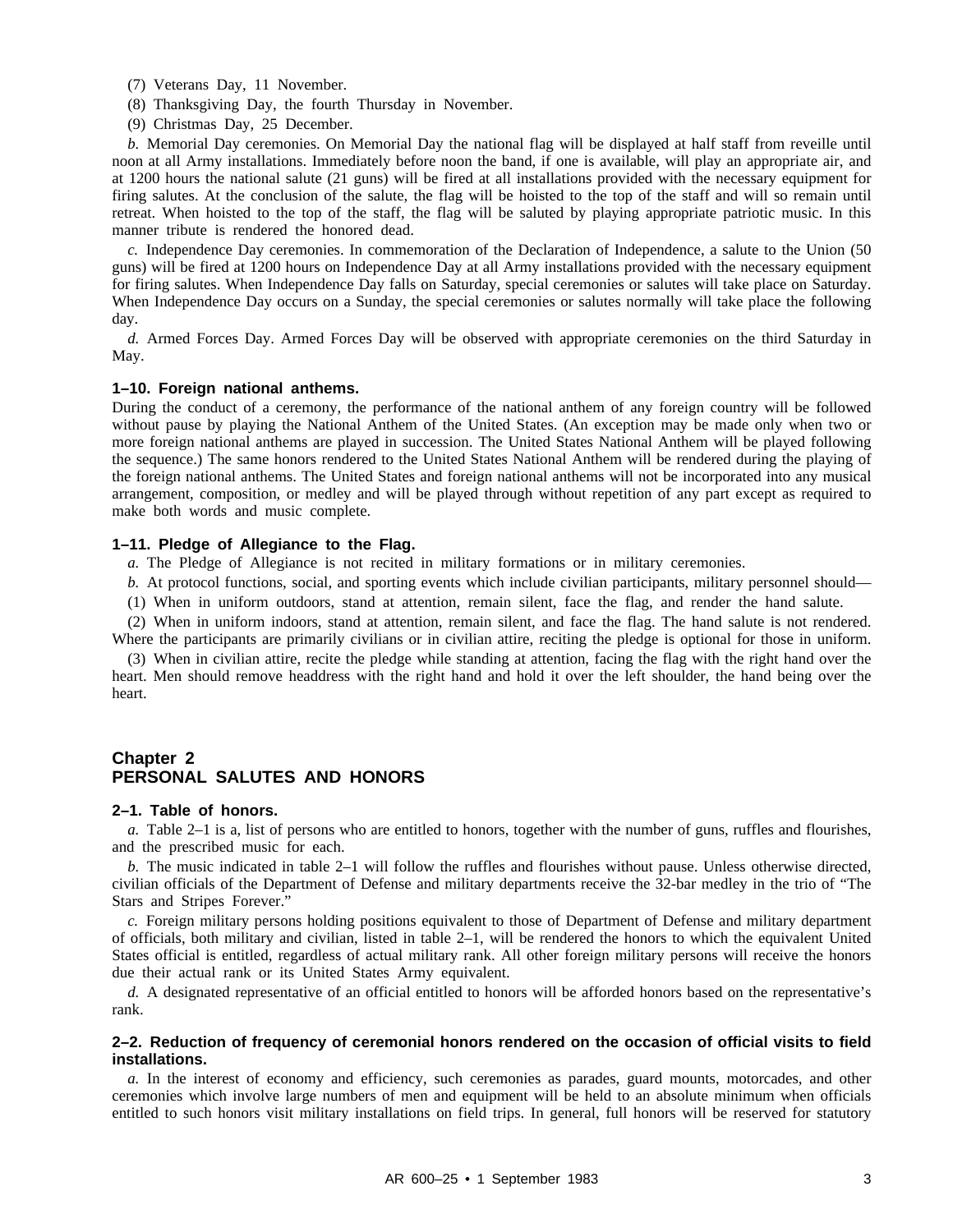appointees and general or flag officers of the United States Military Establishment, for foreign dignitaries, and for occasions when ceremonies promote international good will.

*b.* Officials of the Department of the Army entitled to ceremonial honors (table 2–1) will advise the appropriate installation commander of impending official visits. Notification will include adequate advance notice, the general purpose of the visit, and particular items or areas of interest to the visitor. Such officials will also notify the field commander that ceremonies will be dispensed with unless for compelling reasons they are desirable. All visitors are encouraged to decline routine honors unless the ceremony serves a useful purpose. Officials of the Department of Defense and of the other military departments may be expected to conform to this practice.

*c.* Commanders who receive requests to omit ceremonies will comply with such requests unless special local circumstances indicate that ceremonies will be rendered, in which case the commander will so advise the visitor. If, however, the notification of the impending visit omits a request to dispense with ceremonies, the field commander will accord the visitor the honors prescribed in this regulation.

*d.* Normally an aide or duty officer will meet important visiting officials when they arrive and escort them to the field commander's headquarters, if appropriate, to be welcomed and to conduct the official business of the visit.

*e.* Nothing in this regulation will be construed as discouraging formal welcoming ceremonies when planned by appropriate authority for specific objects and purposes, such as improving morale or maintaining national prestige, nor does this paragraph minimize regulation protocol observed within the military chain of command.

#### **2–3. When and how rendered.**

*a. General.*

(1) Except in the case of the President, an ex-President, or President-elect of the United States, honors are rendered only when the persons listed in paragraph 2–1 and table 2–1 are officially visiting a military installation.

(2) Honors will not be rendered between retreat and reveille, on Sundays, or on national holidays (except Memorial and Independence Days) unless, in the discretion of the officer directing the honors, the occasion requires an exception. The person or persons will be honored at the first available opportunity thereafter.

(3) As a rule, only troops assigned to garrison duty render honors.

(4) If honors are to be rendered a person senior to or of the same grade as the installation commander, the latter will meet the visitor on his arrival at the entrance to the installation and will escort him to the place of exit upon his departure. If a dignitary senior to the person arriving or departing is already present, the installation commander will detail another officer to represent him. When honors are to be rendered a person junior to the installation commander, the latter may detail another officer to meet and escort the visiting person.

(5) When two or more persons entitled to honors arrive at or depart from an installation at the same time, only the senior will receive honors. If they arrive or depart, successively, honors will be paid to each in turn, except that a senior will be notified prior to the rendering of honors to a junior.

(6) Any official or officer holding two or more positions (civil or military), any one of which entitles him to honors, will receive only the honors due the highest grade. In no event will the same person be honored in more than one capacity.

*b.* Cannon salutes to persons.

(1) The time interval between rounds in a cannon salute will be 3 seconds except—

*(a)* When honors are rendered at funerals, the time interval between rounds for the cannon salute will be fired at 5–second intervals.

*(b)* When such interval is in conflict with prescribed safety regulations for the type cannon employed.

*(c)* When such interval is not feasible considering condition of ammunition and materiel, number of guns available, proficiency of gun crews, atmospheric conditions, and other local limitations.

(2) As a rule, the firing of a salute will begin at the time the person entitled to it enters the installation and, if he is entitled to a salute on departing, the last round thereof will be fired as he leaves the installation.

(3) Cannon salutes generally will be rendered only to officers and officials of four–star or equivalent grade or higher. Cannon salutes for officers and officials of lower than four–star or equivalent grade may be rendered on special occasions when so ordered by the major commander concerned, or by the Department of the Army acting in accordance with the request of the Department of State in the case of foreign dignitaries.

(4) Cannon salutes to officers and officials of four–star or equivalent grade or higher will be rendered on the occasion of each official visit if requested (para 2–2). Salutes to officers and officials of lesser grade will not be fired at the same place in compliment to the same person more than once in a calendar year, unless in the meantime such person has been advanced in grade.

(5) When the cannon salute is an integral part of other honors (ruffles and flourishes and appropriate music), the band and the firing battery will be coordinated so that the first round of the salute is fired simultaneously with the first note of the music. Military personnel being saluted and other military personnel in the ceremonial party will render the hand salute during the playing and firing. Civilian personnel being honored and other civilians in the ceremonial party will stand at attention. Personnel on security duty will not render honors. See appendix A for honors to be rendered by other personnel.

*c.* Honor guard. See section III, chapter 10, FM 22–5.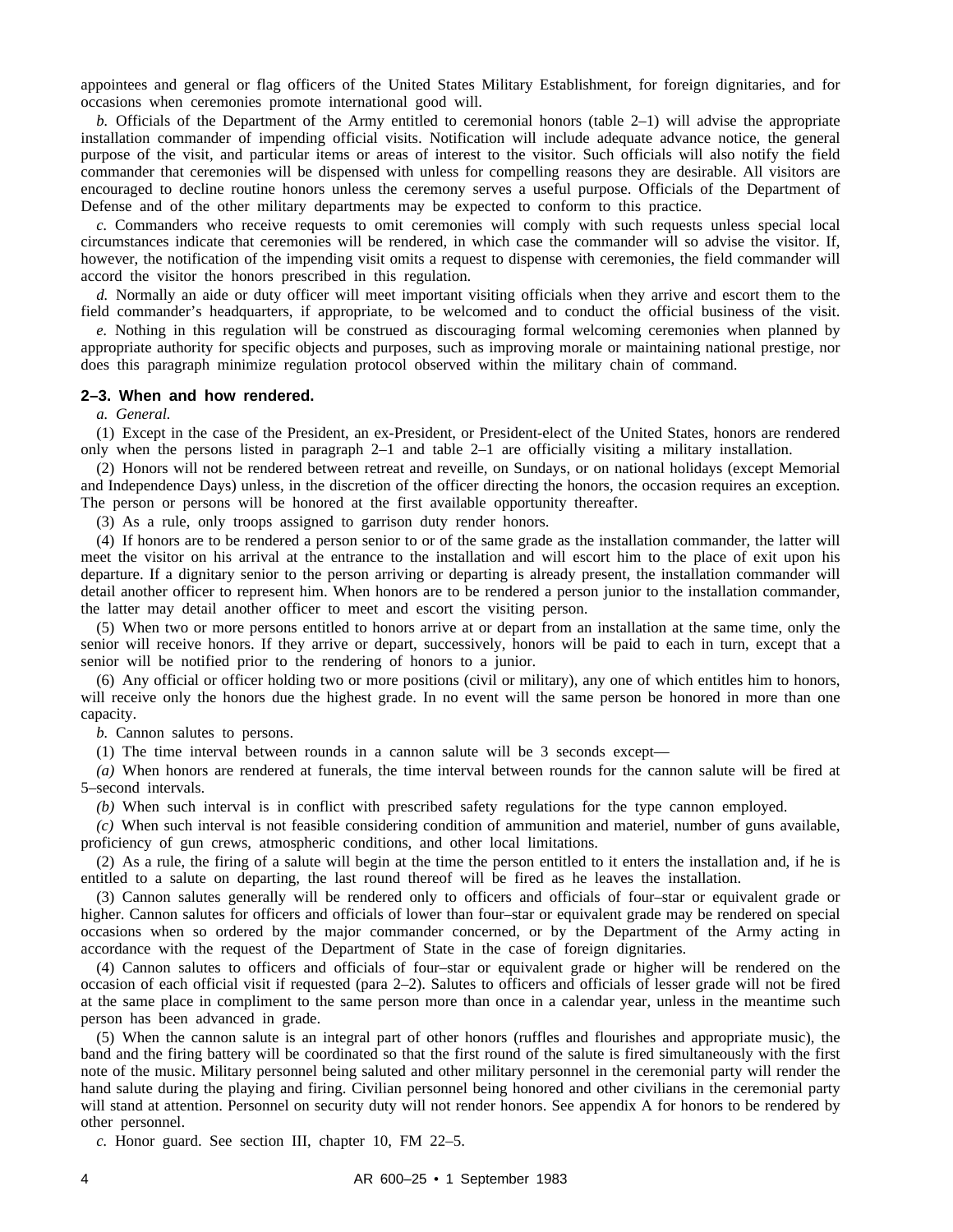#### **Table 2–1 Ceremony and Parade Requirements**

|                                                              |         | Number of guns |                |                                                                                                               |
|--------------------------------------------------------------|---------|----------------|----------------|---------------------------------------------------------------------------------------------------------------|
|                                                              |         |                | <b>Ruffles</b> |                                                                                                               |
|                                                              |         | Depar-         | and            |                                                                                                               |
| Grade, title, or office                                      | Arrival | ture           | flourishes     | Music                                                                                                         |
|                                                              |         |                |                |                                                                                                               |
|                                                              | 21      | 21             | 4              | National anthem or "Hail to the Chief," as appropriate.                                                       |
| $Ex-$ or President–Elect                                     | 21      | 21             | 4              | National anthem.                                                                                              |
| Sovereign or Chief of State of a foreign country             | 21      | 21             | 4              | National anthem of foreign country.                                                                           |
| or member of reigning royal family $\ldots \ldots \ldots$    |         |                |                |                                                                                                               |
|                                                              | 19      | .              | 4              | "Hail Columbia."                                                                                              |
| Speaker of the House of Representatives                      | 19      | $\cdots$       | 4              | March.                                                                                                        |
| American or foreign ambassador, or high com-                 | 19      | $\cdots$       | 4              | National anthem of United States or official's country.                                                       |
| missioner while in country to which accredited.              |         |                |                |                                                                                                               |
| Premier or Prime Minister                                    | 19      | .              | 4              | National anthem of official's country.                                                                        |
| Secretary of Defense                                         | 19      | 19             | $\overline{4}$ | Honors March <sup>1</sup>                                                                                     |
| Cabinet member, President pro temp ore of Sen-               | 19      | .              | $\overline{4}$ |                                                                                                               |
| ate, governor of a State, or Chief Justice of the            |         |                |                |                                                                                                               |
|                                                              |         |                |                | $^{\prime\prime}$                                                                                             |
| Deputy Secretary of defense                                  | 19      | 19             | 4              | $^{\prime\prime}$                                                                                             |
| Secretary of the Army                                        | 19      | 19             | 4              | $^{\prime\prime}$                                                                                             |
| Secretary of Navy or Air Force                               | 19      | 19             | 4              | $\mathcal{L}^{\prime}(\mathcal{C})=\mathcal{L}^{\prime}(\mathcal{C})\otimes\mathcal{L}^{\prime}(\mathcal{C})$ |
| Under Secretary of Defense                                   | 19      | 19             | 4              | $^{\prime\prime}$                                                                                             |
| Director of Defense Research and Engineering.                | 19      | 19             | 4              | $^{\prime\prime}$                                                                                             |
| Chairman, Joint Chiefs of Staff                              | 19      | 19             | 4              | $^{\prime\prime}$                                                                                             |
| Chief of Staff, United States Army; chief of Naval           | 19      | 19             | 4              |                                                                                                               |
| Operations; Chief of Staff, United States Air                |         |                |                |                                                                                                               |
| Force; or Commandant of the Marine Corps                     |         |                |                |                                                                                                               |
| General of the Army, Fleet Admiral, or General               | 19      | 19             | 4              | $^{\prime\prime}$                                                                                             |
| of the Air Force                                             |         |                |                |                                                                                                               |
| Chairman of a Committee of Congress                          | 17      | .              | 4              | $^{\prime\prime}$                                                                                             |
| Assistant Secretaries of Defense and General                 | 17      | 17             | 4              | $^{\prime\prime}$                                                                                             |
| Counsel of the Department of Defense                         |         |                |                |                                                                                                               |
| Governor of a Territory or foreign possession                | 17      |                | 4              | $^{\prime\prime}$                                                                                             |
| within the limits of his jurisdiction $\ldots \ldots \ldots$ |         |                |                |                                                                                                               |
| Under Secretary of the Army                                  | 17      | 17             | 4              | $^{\prime\prime}$                                                                                             |
| Under Secretary of the Navy or Air Force                     | 17      | 17             | 4              | $^{\prime}$                                                                                                   |
|                                                              | 17      | 17             | 4              | $^{\prime\prime}$                                                                                             |
| Assistant Secretary of the Army                              | 17      | 17             | 4              | $^{\prime\prime}$                                                                                             |
| Assistant Secretary of the Navy or Air Force                 | 17      | 17             | 4              | $^{\prime\prime}$                                                                                             |
| American ambassadors having returned to                      | 17      | .              | 4              | $^{\prime\prime}$                                                                                             |
| United States on official business                           |         |                |                |                                                                                                               |
| American envoys, American ambassadors hav-                   | 15      |                | 3              | $^{\prime\prime}$                                                                                             |
| ing returned to United States but not on official            |         |                |                |                                                                                                               |
| business, or ministers and foreign envoys or                 |         |                |                |                                                                                                               |
| ministers accredited in the United States                    |         |                |                |                                                                                                               |
| Lieutenant general or vice admiral $\ldots \ldots \ldots$    | 15      | .              | 3              | $^{\prime\prime}$                                                                                             |
| Major general or rear admiral (upper-half)                   | 13      |                | 2              | $\mathcal{L}^{\prime}(\mathcal{C})=\mathcal{L}^{\prime}(\mathcal{C})\otimes\mathcal{L}^{\prime}(\mathcal{C})$ |
| American ministers resident and ministers resi-              | 13      | $\cdots$       | 2              | $^{\prime\prime}$                                                                                             |
| dent accredited to the United States                         |         |                |                |                                                                                                               |
| American charges d'affaires and charges d'af-                | 11      | $\cdots$       | 1              | $^{\prime\prime}$                                                                                             |
| faires accredited to the United States                       |         |                |                |                                                                                                               |
| Brigadier general or rear admiral (lower-half).              | 11      | .              | 1              | $^{\prime\prime}$                                                                                             |
| Consuls general accredited to the United States              | 11      | $\cdots$       | .              | $\mathcal{L}^{\prime}(\mathcal{C})=\mathcal{L}^{\prime}(\mathcal{C})\otimes\mathcal{L}^{\prime}(\mathcal{C})$ |
|                                                              |         |                |                |                                                                                                               |

Notes:

<sup>1</sup> Generals receive the "General's March" Admirals receive the "Admiral's March" all others receive the 32–bar medley of "The Stars and Stripes Forever"

#### **Chapter 3 CEREMONIES AND PARADES**

#### **3–1. Reveille and retreat.**

*a.* Time. Installation commanders will set the time of sounding reveille and retreat.

*b.* Reveille. At every installation garrisoned by troops other than caretaking detachments, the flag will be hoisted at the sound of the first note of reveille. See appendix A for courtesies to be rendered.

*c.* Retreat. See appendix A for courtesies to be rendered. At the last note of retreat a gun will be fired if the ceremony is on a military installation, at which time the band, drum and bugle corps, or a bugler will play the national anthem or sound "To the Color" and the flag will start to be lowered. The lowering of the flag will be regulated so as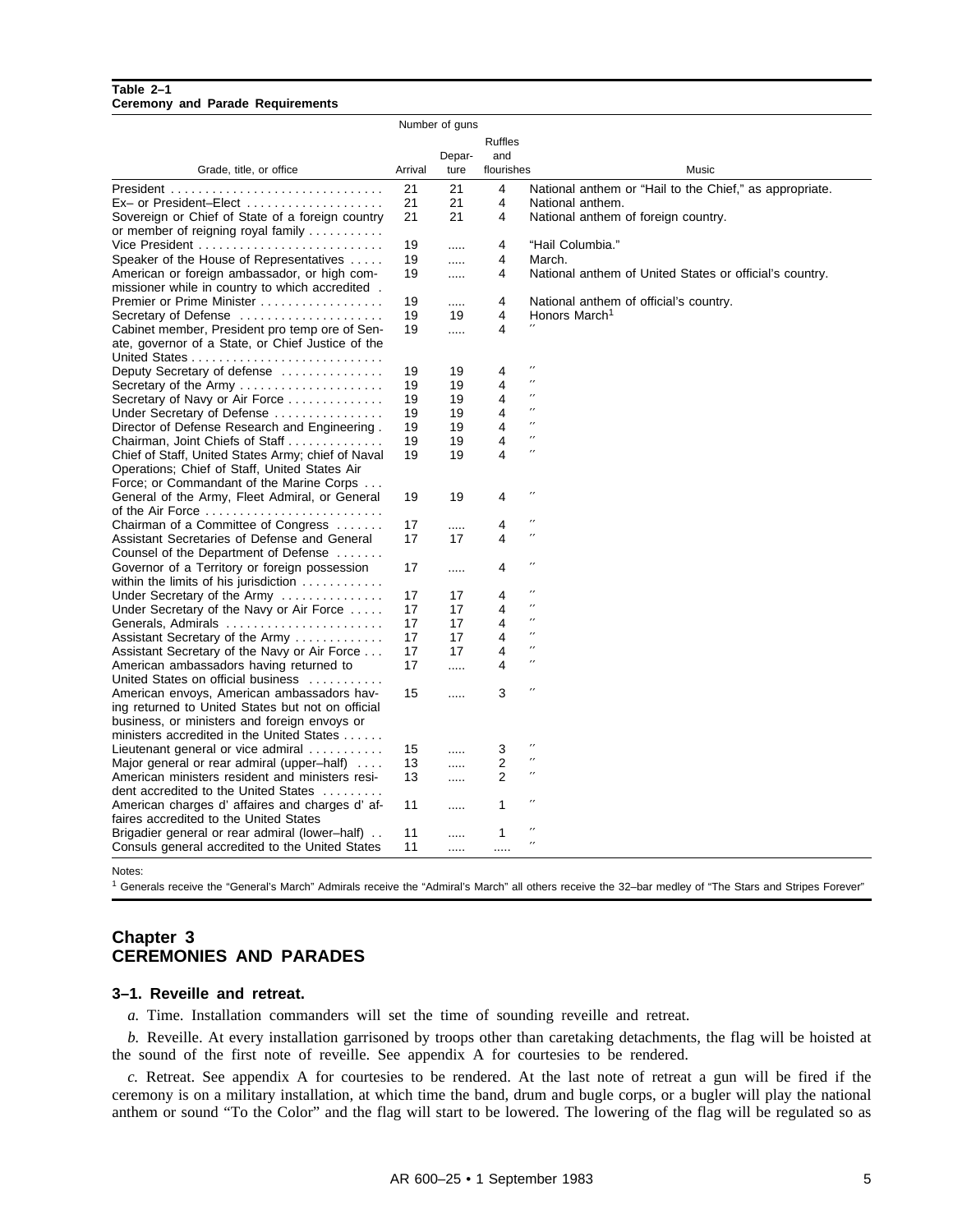to be completed at the last note of the music. The same respect will be observed by all military personnel whether the national anthem is played or "To the Color" is sounded.

*d.* Gun salutes. Commanders are encouraged to use sub caliber ammunition devices where possible when firing salutes for reveille and retreat. Questions on using sub caliber devices (such as brass artillery shell casings adapted to fire 10 gauge shotgun shells) may be directed to, CDR, US Army Field Artillery Center, ATTN: ATZR–F, Fort Sill, OK 73503.

#### **3–2. Precedence of troops at parades and reviews.**

*a.* For the conduct of parades and reviews, see sections I and II, chapter 10, FM 22–5.

*b.* On occasions of ceremony, except funerals, troops ordinarily will be arranged from right to left in line, with the unit representing the slowest moving element on the right and progressing to the unit representing the most rapidly moving element on the left, subject to the discretion of the commander of troops.

*c.* In reviews in which two or more branches are present, units of various branches will be posted at the discretion of the commander of troops.

*d.* In parades and in ceremonies on shore in which several services are participating, precedence should be according to e below, without regard to the relative grades of the commanding officers of the detachments. A member of the senior service present will bear the National Colors, and the organizational colors of the services represented will be carried in order of seniority from right to left.

*e.* 

(1) Members of the Armed Forces of the United States and Merchant Marine midshipmen will take precedence in the following order during formations in which members thereof may participate, except as indicated in (2) below: *(a)* Cadets, United States Military Academy.

- *(b)* Midshipmen, United States Naval Academy.
- *(c)* Cadets, United States Air Force Academy.
- *(d)* Cadets, United States Coast Guard Academy.
- 
- *(e)* Midshipmen, United States Merchant Marine Academy.
- *(f)* United States Army.
- *(g)* United States Marine Corps.
- *(h)* United States Navy.
- *(i)* United States Air Force.
- *(j)* United States Coast Guard.
- *(k)* Army National Guard of the United
- *(l)* Army Reserve.
- *(m)* Marine Corps Reserve.
- *(n)* Naval Reserve.
- *(o)* Air National Guard of the United States.
- *(p)* Air Force Reserve.
- *(q)* Coast Guard Reserve.

*(r)* Other training organizations of the Army, Marine Corps, Navy, Air Force, and Coast Guard, in that order respectively. School cadet corps not recognized as bona fide ROTC units do not fall within these categories.

(2) During any period when the United States Coast Guard operates as a part of the United States Navy, the cadets, United States Coast Guard Academy, the United States Coast Guard, and the Coast Guard Reserve will take precedence respectively, next after the midshipman, United States Naval Academy, the United States Navy, and the Naval Reserve.

#### **3–3. Participation of foreign troops in parades.**

*a.* When foreign troops are invited by US Forces to participate in parades, they will be assigned a position of honor ahead of United States troops. As a special compliment, a small escort of honor composed of United States troops will precede the foreign troops. Police or special forces may be assigned to clear the line of march, and the grand marshal and his staff should lead the parade.

*b.* On occasions when troops of more than one foreign nation participate, the order of precedence as between them will be decided by the grand marshal as may seem most appropriate. The normal method of fixing this precedence is as follows:

(1) When the parade or ceremony is in honor of a particular nation, for example, a celebration of a national holiday of that nation, the troops thereof should be assigned a position in the line ahead of all others.

(2) On occasions other than those in (1) above, assignments may be made by the relative grades of the commanders of the forces from which parade detachments are drawn. When this method does not readily apply, precedence may be fixed by—

*(a)* Relative grades of the commanders of the parade detachments, or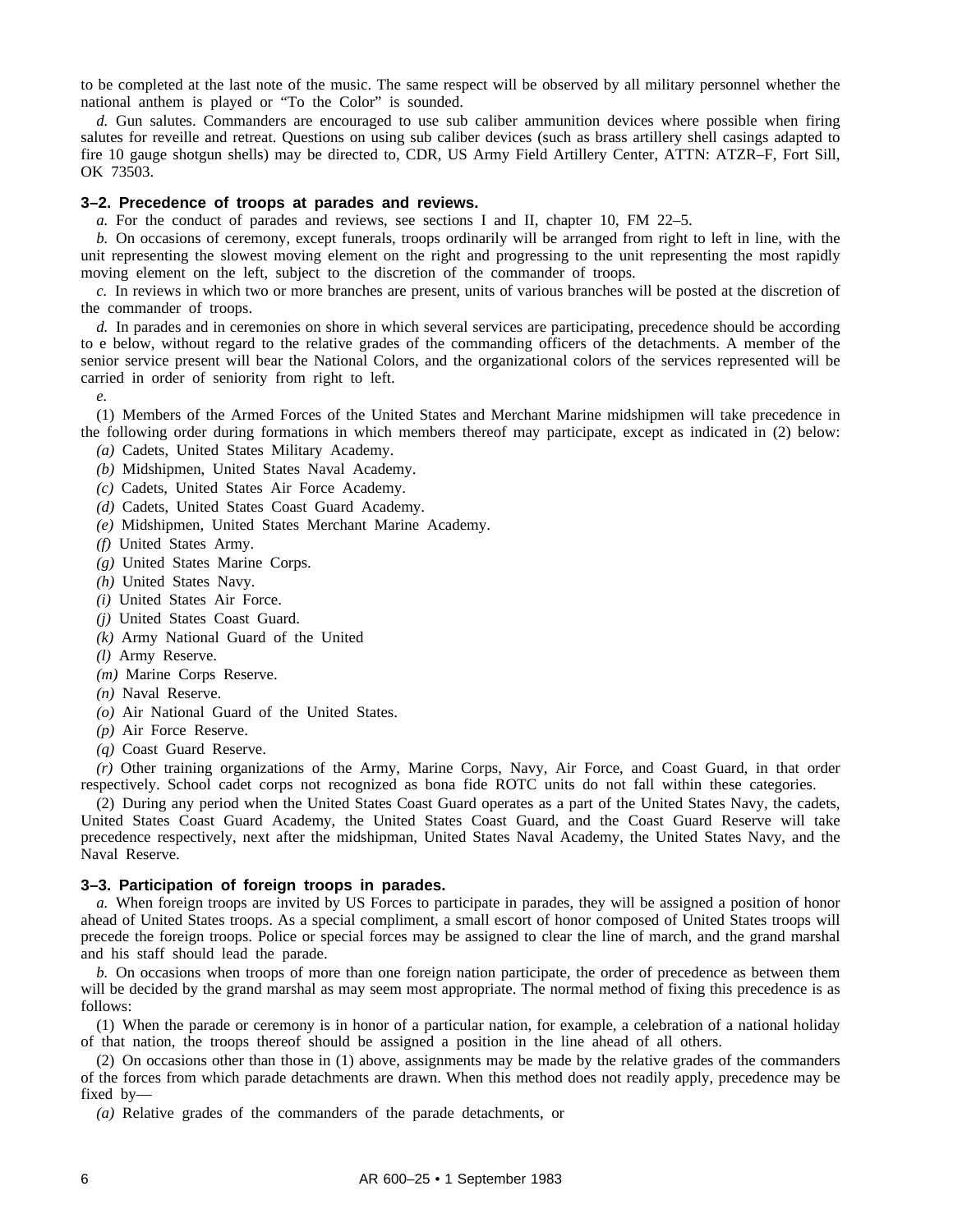*(b)* Alphabetical order in the English language of the names of the nations concerned.

#### **3–4. Retirement ceremonies.**

Military personnel being retired after long and faithful service will be given appropriate recognition on the occasion of their retirement to include reviews, ceremonies, or other similar functions. Official notice of the retirement of personnel from the Army is made in Department of the Army special orders. Local commanders may issue separate general orders citing in brief the career of each person retired from the Army after completion of 20 years or more of military service. It is especially important that commanders of Army hospitals, where these personnel may be undergoing final type physical examination for the purpose of being processed for a physical disability retirement, advise the appropriate major commanders of those in this category so that such arrangement may be made. Maximum publicity will be given any such ceremonies arranged.

#### **Chapter 4 COURTESY VISITS WITHIN THE ARMY**

#### **4–1. General.**

*a.* The exchange of visits of courtesy is the primary basis for the establishment of those social contacts among officers of the Army essential to the development of that mutual understanding, respect, confidence, and teamwork which together with professional competence and physical ability insures adequate military leadership at all echelons. The present size and complexity of the Army may preclude the exchange of courtesy calls in accordance with traditional concepts. However, the established customs of the service in this respect should be adhered to by all concerned to the extent practicable. Failure to follow these customs of officials and polite society may be prejudicial to the best interests of the service. Commanders will adhere as closely as possible to the principles outlined in this regulation but may exercise individual discretion as to the extent to which these principles can be observed in a given situation. Individual officers will obtain guidance as to the commander's wishes from the organization or installation adjutant, the commander's aide, or the executive officer of their agency, as applicable.

*b.* Visits of courtesy will be paid promptly and should be of approximately 15 minutes' duration. They should be made at a time presumably convenient to the officer being visited.

*c.* Visits of courtesy other than those made by departing officers should be returned in person within 10 days except in the following instances:

(1) In cases where the numbers are so great that this is not possible, a general officer occupying the position of a major general or higher may designate a staff officer to return the courtesy visit of an officer below general officer grade.

(2) In case of sickness or other unavoidable circumstances, such visits may be omitted. In such cases the officer should send his visiting card and a brief note expressing his regrets and the cause of his failure to pay the visit.

(3) Calls may be returned by senior officers through a mass social function.

*d.* Courtesy visits are not required in connection with short absences on leave or temporary duty away from a home station.

#### **4–2. Visiting cards.**

Visiting cards are used during calls as an individual optional courtesy. The grade of rank indicated on visiting cards will be the grade of rank in which the officer is serving and the service designated as United States Army. The visiting cards of chaplains will not designate grade of rank. Indication of branch is optional and component will not be shown. Size and type are optional; however, the most commonly accepted size is 3 1/4 by 1 1/2 inches, with shaded Roman engraving.

#### **4–3. By newly arrived officers.**

A newly arrived officer who will remain at an installation for over 24 hours will pay a visit of courtesy to his immediate superior and that officer's immediate superior. For example, a lieutenant assigned to an infantry battalion would call upon his company commander and his battalion commander. If the arriving officer is of a higher rank than the ranking commander of the installation, the latter will pay the first visit. Official calls should be made at the offices of those called upon within 48 hours after the officer's arrival. Courtesy visits to commanders will be repeated at their quarters as soon as practicable after arrival, at proper calling hours; the newly arrived officer's spouse should accompany him, unless, by reason of duty assignment, distances to be traveled make such visit impractical. Officers should inquire of the adjutant of the organization or installation, or the executive officer, as to normal calling hours.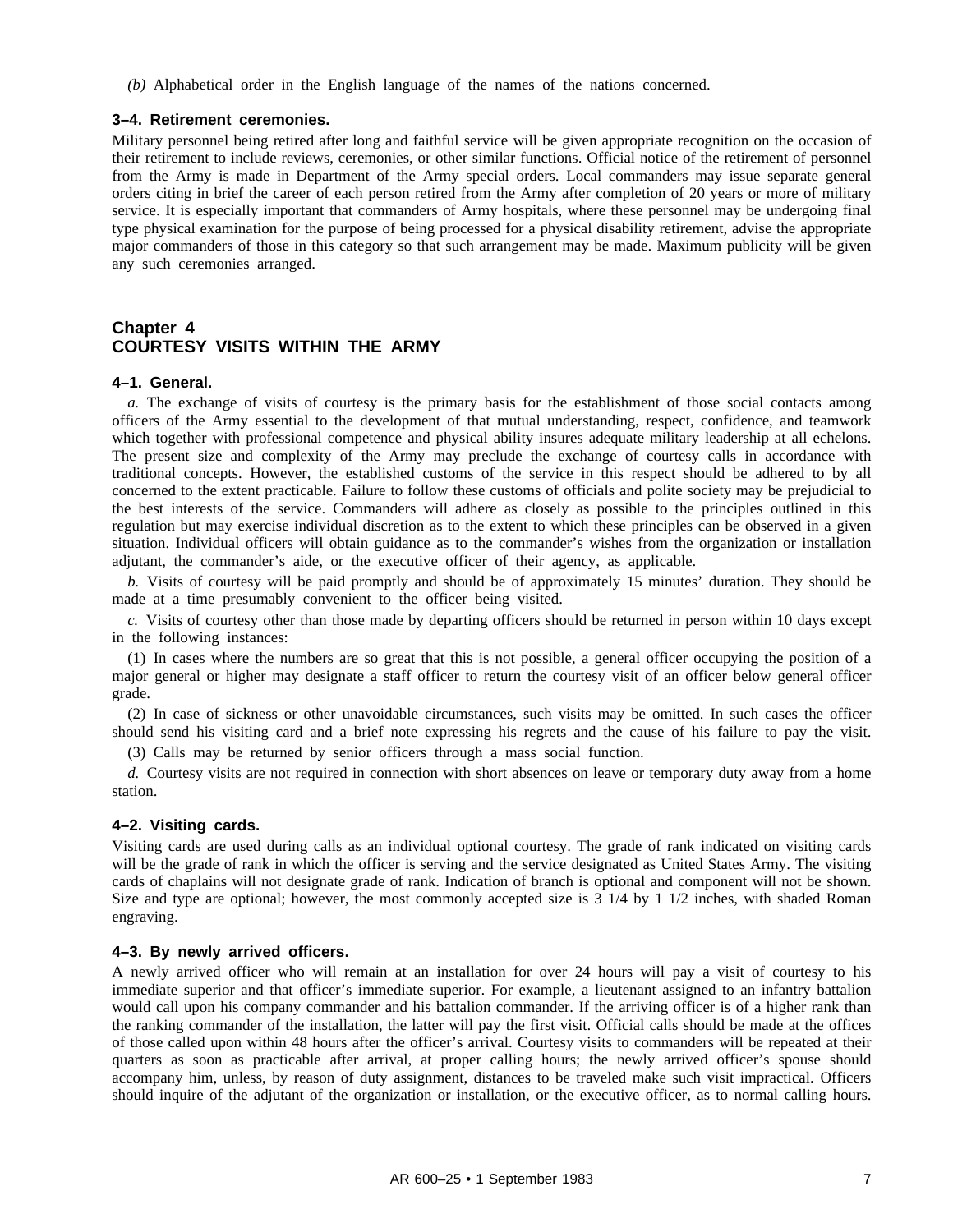#### **4–4. By departing officers.**

Officers who are about to depart permanently from an installation or unit will inquire of the adjutant thereof as to the visits of courtesy which should be made.

#### **4–5. To newly arrived officers.**

Each officer assigned or attached for duty to a company or battery; battalion, group, or comparable headquarters; division of a staff section of a corps, army, or comparable headquarters; or branch of a staff section of a higher headquarters, except the commanders referred to in paragraph 1-2b, will pay a welcoming courtesy visit to each officer who has more recently arrived under permanent assignment to duty in the same organizational element.

#### **4–6. On New Year's Day.**

It is customary for all officers of a unit, organization, or installation to call upon the commanding officer on New Year's Day. Usually the commander will designate a convenient hour and place for receiving such visits.

#### **Chapter 5 INTER SERVICE AND MILITARY–CIVILIAN VISITS**

#### **5–1. General.**

The interchange of visits of courtesy among Army, Navy, Air Force, and Marine Corps officers opens the way to official and social courtesy among the members of the several services, and furthers mutual understanding.

#### **5–2. United States Air Force.**

Customs governing visits of courtesy among officers of the United States Air Force are as prescribed by the individual installation commander.

#### **5–3. Between ship and shore.**

*a.* No action is required if the senior officer of the newly arrived vessel(s) is junior to the senior naval officer present afloat already present at the installation. Otherwise, the following applies:

(1) If a naval vessel(s) arrives at an installation, it is proper for the installation commander to send a suitable officer to the flagship or ship of the senior naval officer present afloat to show courtesy and offer assistance. This is called the "boarding visit," and it is expected that this courtesy will be returned.

(2) Within 24 hours of the boarding visit, weather permitting, the senior naval officer present afloat should pay a visit of courtesy to the commanding officer of the installation, should the latter be his equal or superior in rank. This visit should be returned within 24 hours. Should the senior naval officer present afloat be superior in rank to the installation commander, the latter will pay the first visit. This visit should be returned within 24 hours, circumstances permitting, if the installation commander is a colonel or a general. If the installation commander is of lower grade than colonel, the senior naval officer present afloat, when of flag rank, may send his chief of staff to return official visits. When an Army officer officially visits a naval vessel, he will give advance notice of his intention to do so by having his adjutant or aide make arrangements with the aide of the senior naval officer present afloat or the executive officer of the naval vessel or unit. Similarly, notice may be expected of the intended official visit of the senior naval officer present afloat.

*b.* If a naval vessel or vessel carrying troops carries on board an Army officer of higher rank than the installation commander, the latter will pay a visit of courtesy to the Army officer aboard the naval vessel after the initial visit prescribed above. Similarly, should the installation commander be of higher rank than the Army officer aboard ship, the latter will pay the first visit.

*c.* Approaching or leaving a vessel.

(1) A naval vessel will be approached and boarded by commissioned officers and persons in their company by the starboard side and accommodation ladder; all other persons use the port accommodation ladder. If only one side is rigged with a brow or accommodation ladder, as when the ship is moored to a pier, then the forward such access is used by commissioned officers and those who accompany them. This rule is subject to change because of particular circumstances in the discretion of the commanding officer of the ship.

(2) In entering a boat the lowest ranking officer goes first and the other officers follow in order of rank; in leaving a boat this order is reversed.

(3) A landing over another boat will not be made without permission, and permission to do so will not be asked if it can be avoided.

(4) Boats will always haul clear of a ship's accommodation ladder while waiting, and when about to leave a ship's side will endeavor to give way in ample time to clear the accommodation ladder for other boats approaching.

(5) Naval vessels designated as saluting ships fire gun salutes to those officers entitled to receive them. If the visiting officer is entitled to a gun salute on arrival, the salute is fired as the officer approaches and is still clear of the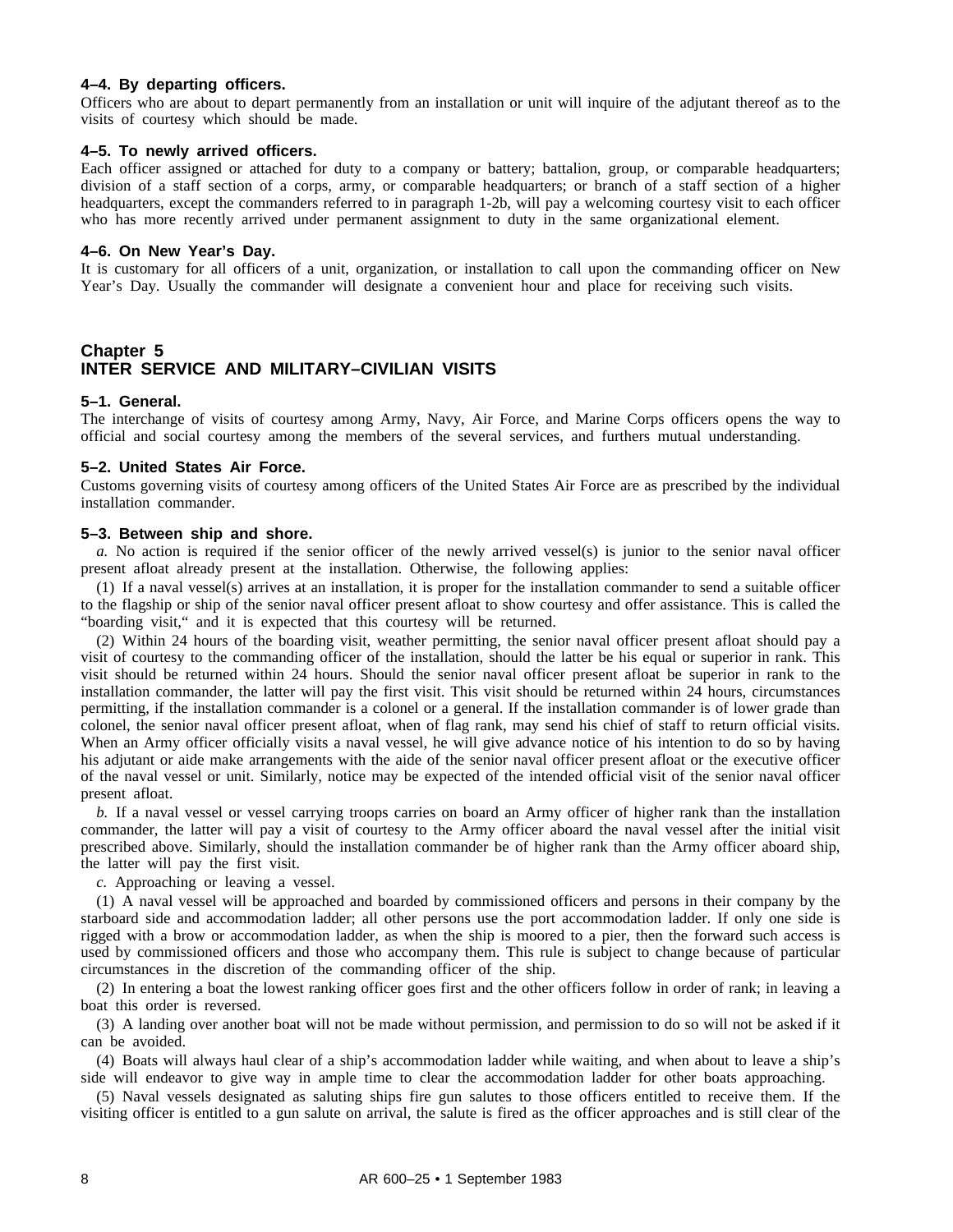side. If the ship being visited is moored to a pier in such a position that it is not practicable to render the gun salute prior to the arrival on board, the salute is rendered, provided local regulations do not forbid gun salutes, after the visiting officer has been piped over the side of the vessel. On departure, the gun salute is fired after he is clear of the side of the vessel. When on board during the firing of a gun salute, the officer saluted will stand at attention and render the hand salute; when alongside and clear of the side, he will cause his boat or vehicle to be stopped, if practicable to do so, and will render the hand salute.

*d.* Reception of an officer on board a naval vessel.

(1) An officer paying a boarding visit to a naval vessel is met at the accommodation ladder by the officer of the deck.

(2) An Army installation commander paying a visit of courtesy to the senior naval officer present afloat aboard a naval vessel is met at the accommodation ladder by that officer, the commanding officer, and the officer of the deck and accompanied there on departure by the same officers. When the visiting officer is a general officer, the senior naval officer present afloat, if a unit commander, is accompanied by his chief of staff. When the visiting officer is junior to the senior naval officer, the latter may have one of his staff or ship's officers represent him at the accommodation ladder.

(3) Upon the occasion of the official reception of an officer of the Army on board a naval vessel, except between sunset and 0800 hours, during meal hours of the crew, general drills and evolutions, period of regular overhaul, and on Sunday, the side is piped and side boys attend at both the arrival and departure of the visiting officer. General officers are invited to inspect the guard after the completion of the gun salute or such other honors as may be rendered.

(4) All members of the Army visiting a naval vessel will comply with the following paragraph of a U.S. Navy Regulation when boarding or leaving a naval vessel:

2108.*Salutes to the National Ensign.*

1. Each person in the naval service, upon coming on board a ship of the Navy, shall salute the national ensign if it is flying. He shall stop on reaching the upper platform of the accommodation ladder, or the shipboard end of the brow, face the national ensign, and render the salute, after which he shall salute the officer of the deck. On leaving the ship, he shall render the salutes in inverse order. The officer of the deck shall return both salutes in each case. 2. When passed by or passing the national ensign being carried, uncased, in a military formation, all persons in the naval service shall salute. Persons in vehicles or boats shall follow the procedure prescribed for such persons during colors.

3. The salutes prescribed in this article shall also be rendered to foreign national ensigns and aboard foreign men–of–war.

#### **5–4. Between officers on shore.**

*a.* In the interchange of visits between commanding officers of the Army and commanding officers of the Navy, the Air Force, and the Marine Corps, on shore, whether within the continental limits, outlying Territories, or insular possessions of the United States, the officer already established will send an officer to render the customary courtesies on the arrival for duty of a newcomer of the other service.

*b.* After the visit described in a above has been paid, the commanding officers will exchange visits, the lower in rank paying the first visit. If the commanding officers are of equal rank, the now comer will pay the first visit.

*c.* When a commanding officer of the Navy, the Air Force, or Marine Corps visits an Army installation he will be met by the commander thereof at headquarters, if during office hours; otherwise at his quarters. On occasions of unusual ceremony special arrangements may be made.

#### **5–5. Change of station of a unit.**

*a.* When an organization or unit as such is moved to an installation or facility of any service of the United States or of a friendly nation, a commanding officer of the organization will make and receive the appropriate courtesy visits in behalf of his command unless by mutual agreement of the commanders involved other arrangements are made. Preliminary arrangements will usually be made by adjutants or aids of the two commanders and generally the commander of lesser rank will make the initial visit.

*b.* When an organization or unit as such is moved from an installation or facility of any service of the United States or of a friendly nation the commanding officer of the departing unit, if he be of equal or lesser rank than the installation commander, will make the appropriate courtesy visit in behalf of his command unless other arrangements are made by mutual agreement between the commanders involved. If the unit commander is of higher rank, the installation commander will make the courtesy visit.

#### **5–6. Official visits between commanding officers and civil officials.**

*a.* Upon arrival at the capital of a United States Territory or possession having a governor general or governor commissioned as such by the President, the ranking officer will pay an official call on the governor general or governor within 24 hours after arrival. Similar visits will be made whenever a governor general or governor takes office. The provisions of this paragraph may be modified by agreement with the governor general or governor.

*b.* Upon the official arrival of United States troops in a foreign municipality or locality where United States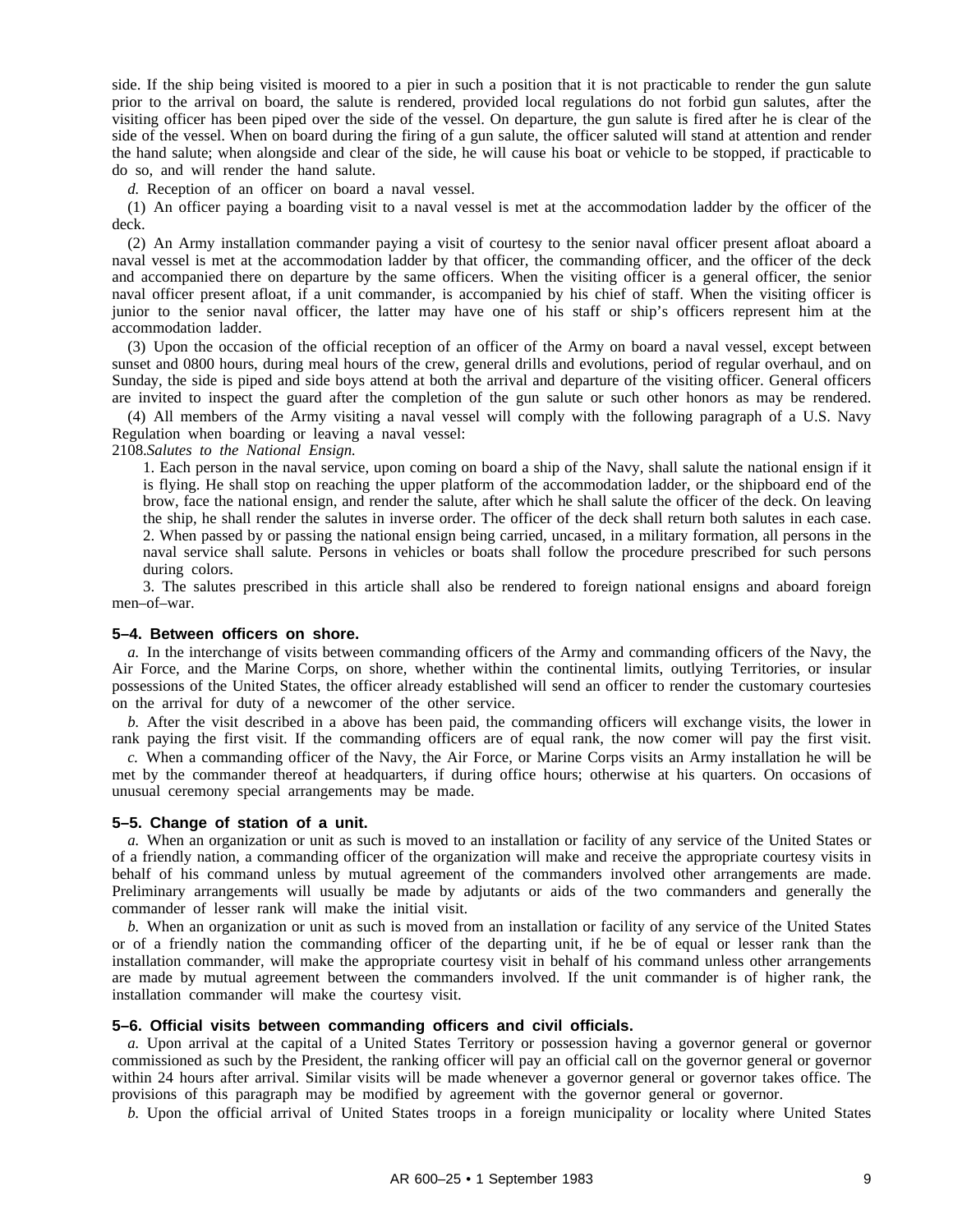diplomatic or consular representatives are stationed, the ranking officer will exchange official visits with the ranking diplomatic and the ranking consular representatives. Prior notice of such visits should be furnished when possible. Commanding officers of the Army will make the first visit to diplomatic officials of the rank of charge d' affaires and above. An individual officer on official business will pay calls on diplomatic and consular officials in like manner.

#### **Chapter 6 DEATHS AND FUNERALS**

#### **6–1. General.**

Action will be taken to render the honors prescribed in this chapter immediately upon receipt of official notification or information received through radio, television, or other news media, of the death of any person entitled to such honors. At joint installations or commands, the procedures prescribed by the responsible military commander will be executed uniformly by all United States military units present. Changes and questions pertaining to chapter 6 should be directed to (DAAG–PEM), WASH, DC 20314.

#### **6–2. Announcement of death.**

Official announcement of the death of any of the following persons and such others as may be directed by the Secretary or Acting Secretary of the Army will be published in Headquarters, Department of the Army orders:

- *a.* The President, ex-President, or President-elect of the United States.
- *b.* The Vice President of the United States.
- *c.* Secretary, Deputy Secretary, or former Secretary of Defense.
- *d.* Secretary of the Army.
- *e.* Chairman of the Joint Chiefs of Staff.
- *f.* Chief of Staff, or former Chief of Staff, United States Army.
- *g.* General of the Army.

#### **6–3. Notice of death of President, ex–President, or President–elect.**

*a.* On the day after receipt of notification of death of the President, ex–President, or President–elect of the United States unless this day falls upon a Sunday or holiday in which case the honors will be rendered on the day following the Sunday or holiday, the commanding officers of all Army installations equipped with the necessary personnel and material will require the following:

(1) One gun to be fired every half-hour, beginning at reveille and ending at retreat.

(2) All troops at Army installations and the cadets of the United States Military Academy to be formed at 1000 hours and the official notification of death will be read.

*b.* 

(1) On the day of the interment, a 21-minute gun salute will be fired commencing at noon at all military installations equipped with the necessary personnel and the materiel. Guns will be fired at 1-minute intervals. Personnel will not salute.

(2) In addition, on the day of the interment, a salute of a number of guns equal to the number of States of the Union will be fired at retreat at all military installations equipped with the necessary personnel and the materials. This salute will be fired at 5-seconds intervals immediately following lowering of the flag. Personnel will not salute.

#### **6–4. Notice of death of the Vice President.**

*a.* On the day after receipt of notification of the death of the Vice President of the United States, unless this day falls upon a Sunday or holiday, in which case the honors will be rendered on the day after the Sunday or holiday, the commanding officer at all installations equipped with the necessary personnel and material will cause a 19-minute gun salute to be fired at noon.

*b.* On the day of interment, a 19-minute gun salute will be fired at noon at all installations equipped with the necessary personnel and material.

*c.* If the remains are removed from the immediate vicinity of the place of death, all troops along the route of the funeral train will be paraded to render appropriate honors.

#### **6–5. Announcement of death of certain other officials.**

*a.* Upon the death of the Secretary of Defense, the Secretary of the Army, or the Deputy Secretary of Defense, the same honors will be rendered as prescribed in paragraph 6–4.

*b.* Upon the death of any other person who was entitled to a salute of cannon, with the exception of those persons specifically provided for in paragraph 6–3, 6–4, and a above, and whenever it is desired to render honors other than those prescribed, the order announcing the death will so specify. The number of guns to which the official or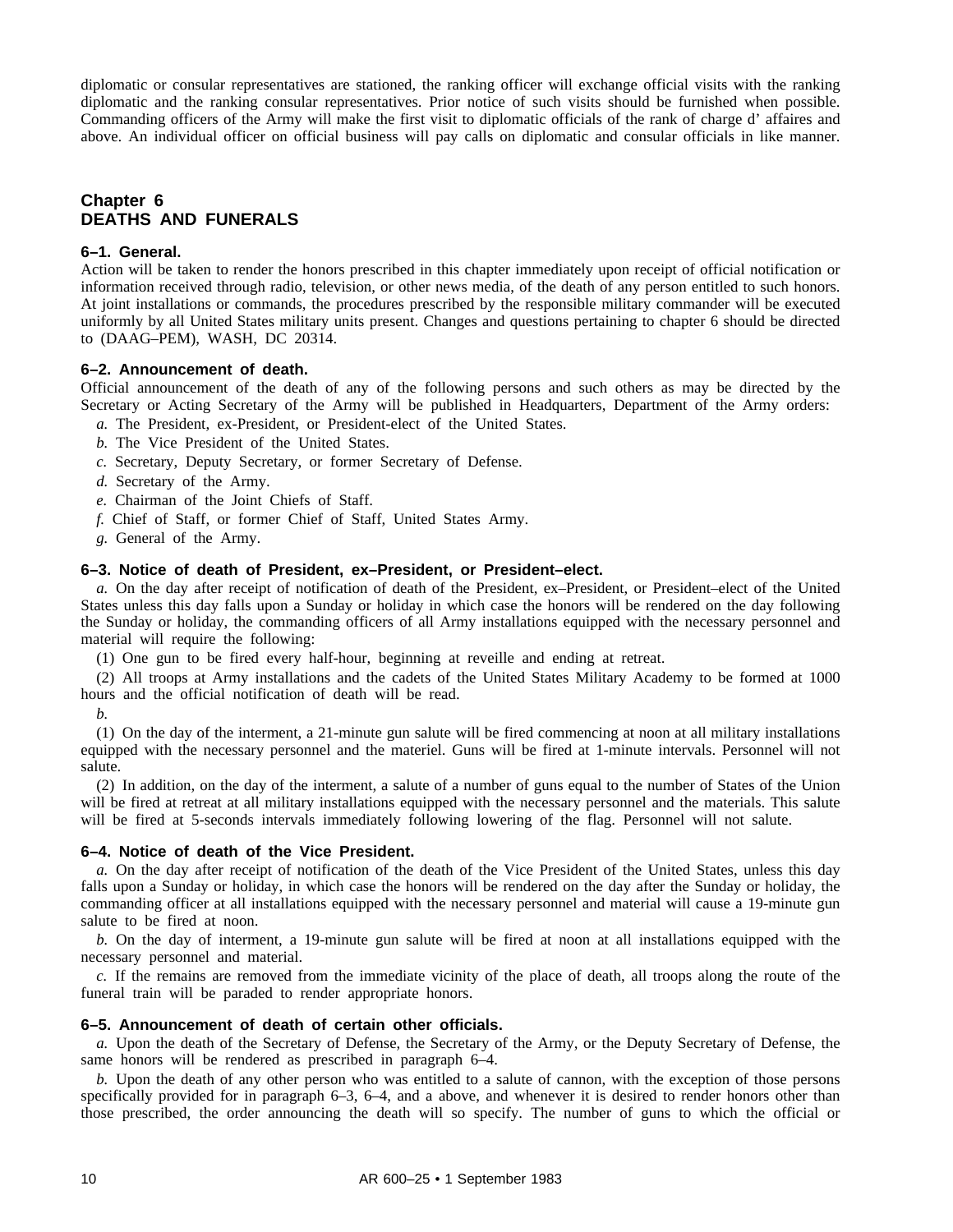functionary was entitled as a salute will be fired at noon on the day after receipt of the official notification of death, unless this day falls on a Sunday or holiday, in which case the honors will be rendered on the day after the Sunday or holiday, and again at noon on the day of the funeral. (See table 2–1.)

#### **6–6. Funeral of general officer.**

*a.* Orders announcing the death of a general officer in active service will specify the installation or installations at which cannon salute will be fired. A minute gun salute limited to the number of rounds to which the officer was entitled (table 2–1) will be fired at noon on the day after receipt of the order. If this day falls on a Sunday or holiday, the honors will be rendered on the day after the Sunday or holiday. Personnel will not salute.

*b.* The military installations mentioned in general orders will fire a minute gun salute equal to the number of rounds to which the officer was entitled (table 2–1) at noon on the day of the funeral. Personnel will not salute.

*c.* During the religious grave site service the chaplain will pause before the final benediction at which time a cannon salute corresponding to the grade of the deceased (table 2–1) will be fired with a 5–second interval between rounds; then the chaplain will pronounce the final benediction. At its completion three rounds of musketry will be sounded followed by taps.

#### **6–7. Remains of flag officer or general officer brought ashore.**

*a.* If the remains of a flag officer of the Navy or a general officer are brought ashore in the vicinity of a military installation and the funeral takes place in the vicinity of the installation, the flag will be displayed at half–staff and a minute gun salute will be fired at noon of the day of the funeral.

*b.* The number of guns will be that to which the officer was entitled as a salute (table  $2-1$ ).

#### **6–8. Funeral of civil functionary.**

*a.* In the case of the funeral at or near a military installation of a civil functionary who was entitled to a cannon salute, the flag will be displayed at half-staff and a minute gun salute will be fired at noon of the day of the funeral.

*b.* The number of guns will be that to which the functionary was entitled as a salute (table  $2-1$ )

#### **6–9. National flag at half–staff.**

See appendix B.

#### **6–10. Military funerals.**

Military funerals will be conducted in accordance with section XI, chapter 10, FM 22-5. The funeral will be under the supervision of the installation commander or his representative. See appendix A, this regulation, and section XI, chapter 10, FM 22–5, for courtesies to be rendered.

#### **6–11. Mourning brassards.**

See paragraph 26–27, AR 670–1.

#### **6–12. Draping of Flags.**

See AR 840–10.

#### **6–13. Funeral escorts.**

*a.* A funeral escort will be formed and marched as prescribed in section XI, chapter 10, FM 22–5.

*b.* The composition and commander of the funeral escort for the President, ex-President, Vice-President, Secretary of Defense, Secretary of the Army, Deputy Secretary of Defense, former Deputy Secretary of Defense, Chairman of the Joint Chiefs of Staff, Chief of Staff, former Chief of Staff, and General of the Army will be as directed by the Secretary of the Army or the Acting Secretary of the Army.

*c.* Commanders of funeral escorts of other officers will be officers of the same grade as the deceased or of a higher grade, or, if none such be present, as directed by the commanding officer.

*d.* The composition and commander of the funeral escort for a cadet of the United States Military Academy will be as prescribed by the Superintendent of the United States Military Academy when death or the funeral service occurs at West Point. When death or the funeral service occurs elsewhere, the composition and commander of the escort will be the same as that for a lieutenant.

*e.* Funeral escorts for warrant officers will be commanded by a lieutenant or higher; for a noncommissioned officer of pay grades E–5 through E–9 by a noncommissioned officer of equal or higher grade; for all other grades by a sergeant; or, if none be present, as directed by the commanding officer.

*f.* The composition of funeral escorts of honor for persons other than those listed in b above will be determined by each commander. The following composition is furnished for guidance only, and may be changed locally, as appropriate:

(1) Chief of Staff and 5-star general. Special military funeral: 10 companies plus a band (normally reinforced). Such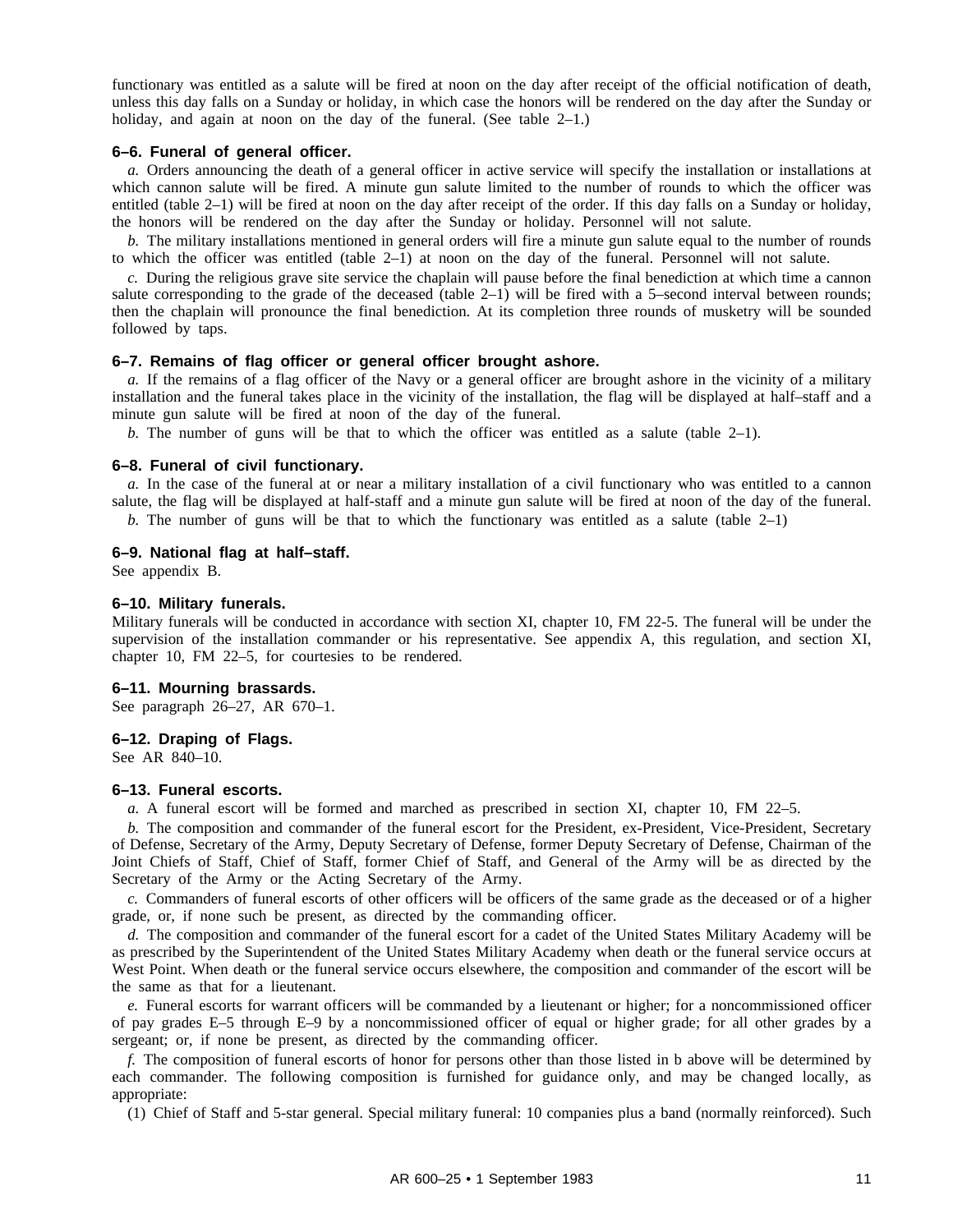troops may be furnished by any of the armed services (including the US Coast Guard and cadets from the service academies, where available).

(2) Former Chief of Staff and 4–star general. Special full honor funeral: 4 companies from the officer's service, plus a band.

(3) 3–Star general through full colonel. Full honor funeral: 1 company (normally 2 platoons) with band.

(4) Lieutenant colonel through warrant officer (includes cadets). Full honor (plat) funeral: 1 platoon with band.

(5) Sergeant Major of the Army or former Sergeant Major of the Army. Full honor funeral: 3 squads with band, CSM as NCOIC.

(6) Command Sergeant Major and Sergeant Major. Full honor funeral; 2 squads, drummer, bugler, CSM/SGM as NCOIC.

(7) All other enlisted personnel. NCOIC, firing party, pallbearers and bugler.

#### **6–14. Authority.**

Department of Defense Directive 1300.15, 12 June 1979, establishes policy to govern support for military funerals.

#### **6–15. Policy.**

It is the policy of the Department of the Army to assist in the conduct of funeral services for military personnel (present and former) to the extent possible.

#### **6–16. Service responsibility for burial honors.**

*a.* Each service is responsible for providing burial honors, if requested for deceased personnel of that service, including active duty and retired personnel as well as members of Reserve components and veterans, in agreement with paragraph 6–17. However, there is no objection to making arrangement with other services covering the furnishing of burial honors for deceased military personnel of the other service when such action does not interfere with the mission of the command. Commanders who have been requested to provide burial honors for funerals, regardless of the service of the deceased, will make every reasonable effort to insure that the honors are furnished. Where requests must be denied, commanders should offer assistance in obtaining the requested support from another Army activity, e.g., Reserve, National Guard (through the state Adjutant General), ROTC unit and veteran's organization before requesting support from another branch of the Military Services.

*b.* The decision as to selecting honorary pallbearers rests with the family of the deceased or their representative, if present; otherwise, with the commander.

*c.* Arrangements for the use of military chapels for funeral rites and/or services shall be made through the commander of the installation, except at Arlington National Cemetery where the senior service chaplain should be contacted. Availability will be determined by local manning mission requirements.

#### **6–17. Burial Honors (Minimum).**

The following will be observed as minimum support requirements, as resources permit, when requested by the next of kin and when sufficient notification is received to plan properly, prepare, and transport the funeral detail to the interment site. Additional support or assistance may be provided to supplement the minimum funeral support requirements at the discretion of the installation commander.

*a.* For a member who dies while on active duty or a holder of the Medal of Honor, there shall be: pallbearers (six enlisted personnel); a firing squad (preferably from the branch of the deceased, e.g., armor, infantry, engineers) a bugler (or substitute, such as a civilian musician or tape recording when military bugler is not available); an officer in charge or a noncommissioned officer in charge; and, a chaplain to attend the funeral.

*b.* For a retired member drawing retired pay, a member of the Ready Reserve forces, or a member of the Reserves who has 20 years of satisfactory service for retirement and has not reached the age of 60, there shall be: the same support as prescribed for active duty personnel, if available. If support described above is not available, a representative—officer or enlisted member, depending on the rank of the deceased—will represent the service at the funeral and present the flag to the designated recipient. Limitations which may preclude furnishing support for retired or qualified reserve members are: unavailability of trained personnel or equipment; the support will seriously interfere with primary mission of the post; the detail will be absent for more than 1 day; additional cost to the Government will exceed the cost included in the use of available transportation; or, the interment site is more than 50 statute miles from the installation.

*c.* Veterans who are honorably discharged may be furnished a Service representative—officer or enlisted member, depending on the rank of the deceased—whenever possible, who will represent the Service at the funeral and present the flag to the designated recipient. Limitations which may preclude furnishing support for veterans are: unavailability of trained personnel or equipment; the support will seriously interfere with the primary mission of the post; the detail will be absent for more than 1 day; additional cost to the Government will exceed the cost included in the use of available transportation; or, the interment site is more than 50 statute miles from the installation.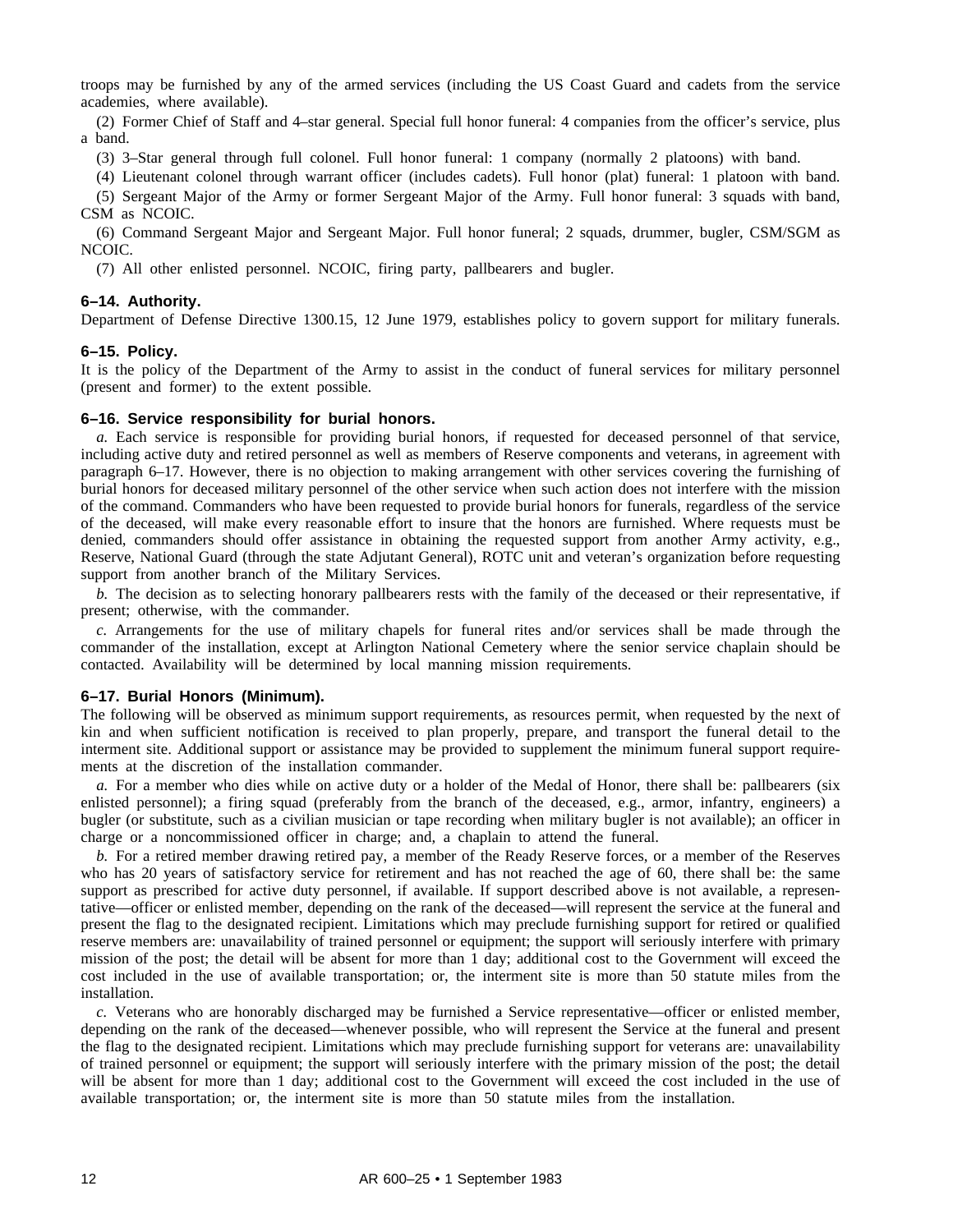#### **6–18. Resources for personnel participating in Burial Honors Details.**

*a. Active duty personnel.* Available funds may be used for the transportation and subsistence of burial details required to travel some distance away from the military installation to render military honors at burial ceremonies, as determined necessary by the major Army commanders and the installation commander concerned.

*b. Reserve component members.* When performing funeral support duty, personnel may be in an Inactive Duty for Training status which may be authorized as additional drills, pay or non pay, or may be in an Active Duty Training status. Paid drill which is provided for unit training assemblies will not be used for this purpose. Drills or workdays used for funeral detail purpose must be clearly identified in appropriate orders.

*c.* ROTC *personnel* When a veteran or patriotic organization in the vicinity of place of interment cannot provide a burial detail the Commander, US Army Training and Doctrine Command (TRADOC), and the ROTC Region commanders may authorize the issuance of invitational travel orders to a volunteer ROTC burial detail from an educational institution located in the vicinity of place of interment. Invitational travel orders will be so worded as to obligate the Government only for meal tickets for the noon or evening meal. However, the ROTC Region commander may also authorize the issuance of meal tickets for one additional meal, if in his judgment, circumstances warrant such action. If it is impracticable to issue meal tickets, reimbursement may be made for the cost of such meals, not to exceed the cost of the meal tickets which otherwise would have been used. Meal tickets or reimbursement therefore will be authorized only when it is necessary for such details to be enrouted during the noon or evening meal hour. Cost of meal tickets so issued or reimbursement for the cost of meals so authorized will be charged to, or paid from funds available to the Army commander authorizing the issuance or reimbursement. Such invitational travel orders will be worded substantially as follows:

"Under authority of the Secretary of the Army (date of regulation), the undersigned invites you to proceed on (date) Government conveyance from (educational institution or home, if not during school year) to (place of interment for the purpose of participating in graveside honors to Army personnel who died while in the military service (or while on the retired list) and upon completion thereof, to return to (Point of origin)."

"The Government of the United States shall be under no obligation whatever during the period covered by this invitation, except that should this invitation require your being enrouted either the noon or evening meal hour, Government meal ticket(s) is (are) authorized for the purchase of one (two) meal(s), or if impracticable to issue or use meal ticket(s) for this purpose, reimbursement is authorized for the cost of such meal(s) not to exceed the value of the meal ticket(s) which otherwise would have been used.

Expenses authorized under this order are chargeable to

*d.* Veteran and patriotic organizations. Recognized veteran and patriotic organizations, such as the American Legion and the Veterans of Foreign Wars, may obtain cartridge, caliber .30, blank M1898 (Krag), and cartridge, caliber .30, blank M1909, for use by firing squads for funeral ceremonies and authorized ceremonials. Availability of blank ammunition for the purpose is confined to the calibers referred to above.

#### **6–19. The following funeral support data will be compiled, maintained and forwarded for each calendar year.**

*a.* Number of requests received for funeral support in each of the following categories:

(1) Active Duty

- (2) Retired
- (3) Reserve
- (4) Veteran
- *b.* Number of honors provided for the above categories.
- *c.* Cost of (b) above in terms of:
- (1) Man–days (including training required).
- (2) Dollar costs (those impacting on installation commander's budget).
- *d.* Assess impact of funeral support requirements on accomplishment of installation primary mission.

*e.* Major Army Commanders will furnish consolidated command report to arrive HQDA (DAAG–PED) not later than 1 February.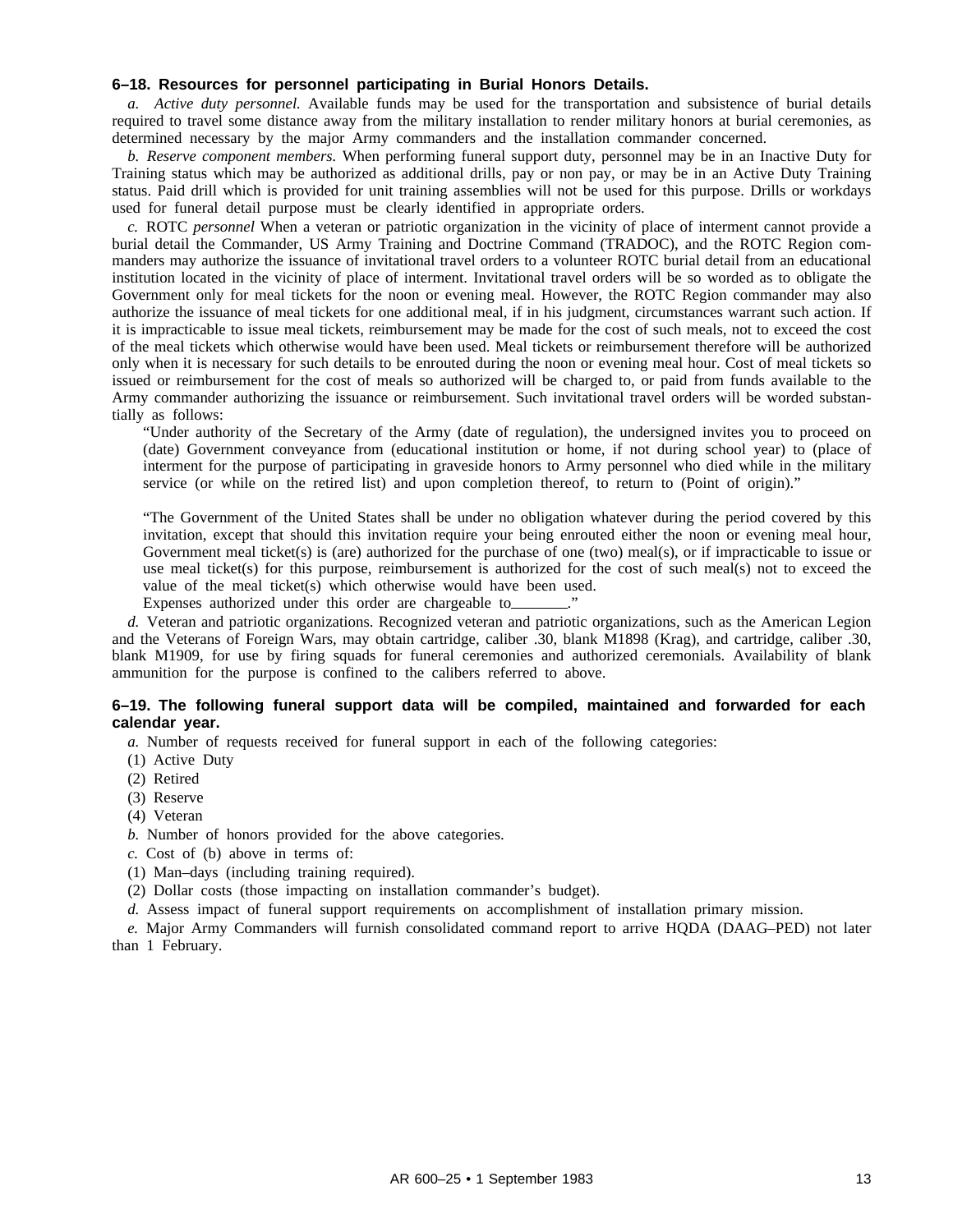#### **Appendix A COURTESIES RENDERED BY INDIVIDUALS DURING VARIOUS CERMONIES AND PUBLIC EVENTS (ON– AND OFF–POST)**

In general, to render honors: If indoors, stand at attention except when reporting to a superior. If outdoors, execute the hand salute when in uniform or by placing the right hand over the heart when in civilian clothes.

when ceremonies (excluding military funerals) are being conducted, moving vehicles will be brought to a halt. On buses and trucks,only the senior will dismount and render appropriate courtesy. Passengers and drivers of other vehicles will dismount and render the appropriate courtesy.

Women (military and civilian) never remove their headdress during ceremonies

#### **Table APP–A COURTESIES RENDERED BY INDIVIDUALS**

|                                                                                                                                   | Reveille                                                                                                                                                                                                                                                                                                              | Retreat when<br>played<br>as prelude to<br>"To The Color"                                                                                                                                                                                               | "To The Color"<br>or National An-<br>them                                                                                                                                                                                                                                 | When uncased Colors pass by or<br>when passing uncased Colors                                                                                                                                                                                                                                                                                                                                                                                                                                                                                                                          | Cannon salutes<br>rendered<br>as honor to a<br>person<br>(note1)                                                                                                                                                                                                     | Military funerals                                                                                                                                                                                                                               |
|-----------------------------------------------------------------------------------------------------------------------------------|-----------------------------------------------------------------------------------------------------------------------------------------------------------------------------------------------------------------------------------------------------------------------------------------------------------------------|---------------------------------------------------------------------------------------------------------------------------------------------------------------------------------------------------------------------------------------------------------|---------------------------------------------------------------------------------------------------------------------------------------------------------------------------------------------------------------------------------------------------------------------------|----------------------------------------------------------------------------------------------------------------------------------------------------------------------------------------------------------------------------------------------------------------------------------------------------------------------------------------------------------------------------------------------------------------------------------------------------------------------------------------------------------------------------------------------------------------------------------------|----------------------------------------------------------------------------------------------------------------------------------------------------------------------------------------------------------------------------------------------------------------------|-------------------------------------------------------------------------------------------------------------------------------------------------------------------------------------------------------------------------------------------------|
| 1. Military per-<br>sonnel in uni-<br>form (with or<br>without head-<br>dress) and in-<br>formation.                              | <b>Execute Pres-</b><br>ent Arms at<br>the command<br>of officer or<br>NCO in<br>charge. Exe-<br>cute Order<br>Arms at the<br>command offi-<br>cer or NCO in<br>charge.                                                                                                                                               | Execute Pa-<br>rade Rest at<br>the command<br>of officer or<br>NCO in<br>charge.<br>Remain at Pa-<br>rade Rest until<br>given Atten-<br>tion by officer<br>or NCO in<br>charge.                                                                         | Same as for<br>reveille.                                                                                                                                                                                                                                                  | <b>COLORS ARE PASSING:</b><br>Excute Present Arms at the com-<br>mand of officer or NCO in charge.<br>Command is given when Colors ap-<br>proach six paces of the flank of the<br>unit and the salute is held until the<br>Colors are six paces past the flank<br>of the unit at which time the com-<br>mand Order Arms will be given.<br>PASSING THE COLORS:<br>Execute orders at the command of<br>officer or NCO in charge.                                                                                                                                                         | <b>Execute Pres-</b><br>ent Arms at<br>the command<br>of officer or<br>NCO in<br>charge.<br>Hold salute<br>until command<br>Order Arms is<br>given by offi-<br>cer or NCO in<br>charge.                                                                              | <b>Excute Present</b><br>Arms at the<br>command of of-<br>ficer or NCO in<br>charge when-<br>ever casket is<br>moved.                                                                                                                           |
| 2. Military per-<br>sonnel in uni-<br>form (with or<br>without head-<br>dress) not in-<br>formation.                              | At the first<br>note of music.<br>face the flag<br>(or music if<br>flag is not in<br>view) and ren-<br>der hand sa-<br>lute. End sa-<br>lute on the<br>last note of<br>music.                                                                                                                                         | At the first<br>note of music.<br>face the flag<br>(or music if<br>flag is not in<br>view) and<br>stand at atten-<br>tion. Remain<br>at attention<br>until last note<br>of "To The<br>Color" has<br>been played.                                        | (Note 2) At the<br>first note of<br>music: if out-<br>doors, render<br>hand salute; if<br>indoors, stand<br>at attention.<br>Hold this post<br>ion until last<br>note of music<br>has been<br>played.                                                                     | <b>COLORS ARE PASSING:</b><br>When Colors are within six paces: if<br>outdoors, stand at attention. Hold<br>this position until Colors have pas-<br>sed six paces.<br>PASSING THE COLORS: Outdoors:<br>When within six paces of the Colors,<br>turn head in direction of Colors and<br>render hand salute until six paces<br>past the Colors.                                                                                                                                                                                                                                          | At the first<br>note of music<br>or first round<br>of salute, face<br>the ceremo-<br>nial party and<br>render hand<br>salute. End<br>salute on last<br>note of music<br>or when last<br>round of sa-<br>lute has been<br>fired.                                      | Each time cas-<br>ket is moved:<br>Outdoors,<br>render hand sa-<br>lute.<br>Indoors.<br>stand at atten-<br>tion.                                                                                                                                |
| 3. All men (ci-<br>vilian and mili-<br>tary) wearing<br>civilian clothes<br>(including<br>sports uni-<br>form) with<br>headdress. | At the first<br>note of music.<br>face the flag<br>(or music f<br>flag is not in<br>view), stand at<br>attention, re-<br>move head-<br>dress with<br>right hand and<br>hold over left<br>shoulder with<br>right hand<br>over the heart.<br>Hold this posi-<br>tion until last<br>note of music<br>has been<br>played. | At the first<br>note of music.<br>face the flag<br>(or music f<br>flag is not in<br>view)remove<br>headdress<br>with right hand<br>and stand at<br>attention.<br>Remain at at-<br>tention until<br>last note of<br>"To The<br>Color"has<br>been played. | (Note 2) At the<br>first note of<br>music: If out-<br>doors, hold<br>headdress<br>over the left<br>shoulder with<br>the right hand<br>over the heart;<br>if indoors.<br>stand at atten-<br>tion. Hold this<br>position until<br>last note of<br>music has<br>been played. | <b>COLORS ARE PASSING:</b><br>When Colors are within six paces: if<br>outdoors, stand at attention, remove<br>headdress with right hand and hold<br>over left shoulder with right hand<br>over the heart; if indoors, stand at<br>attention. Hold this position until<br>Colors have passed six paces.<br>PASSING THE COLORS:<br>Outdoors: When within six paces of<br>colors, turn head in direction of Col-<br>ors, remove headdress with right<br>hand and hold over left shoulder<br>with the right hand over the heart.<br>Hold this position until six paces<br>past the Colors. | At the first<br>note of music.<br>or first round<br>of salute, face<br>the ceremo-<br>nial party, re-<br>move head-<br>dress and<br>stand at atten-<br>tion. Hold this<br>position until<br>last note of<br>music or last<br>round of sa-<br>lute has been<br>fired. | Each time cas-<br>ket is moved:<br>Outdoors:ou-<br>tdoors, stand at<br>attention-<br>remove head-<br>dress with right<br>hand and hold<br>over left shoul-<br>der with right<br>hand over the<br>heart.<br>Indoors.<br>stand at atten-<br>tion. |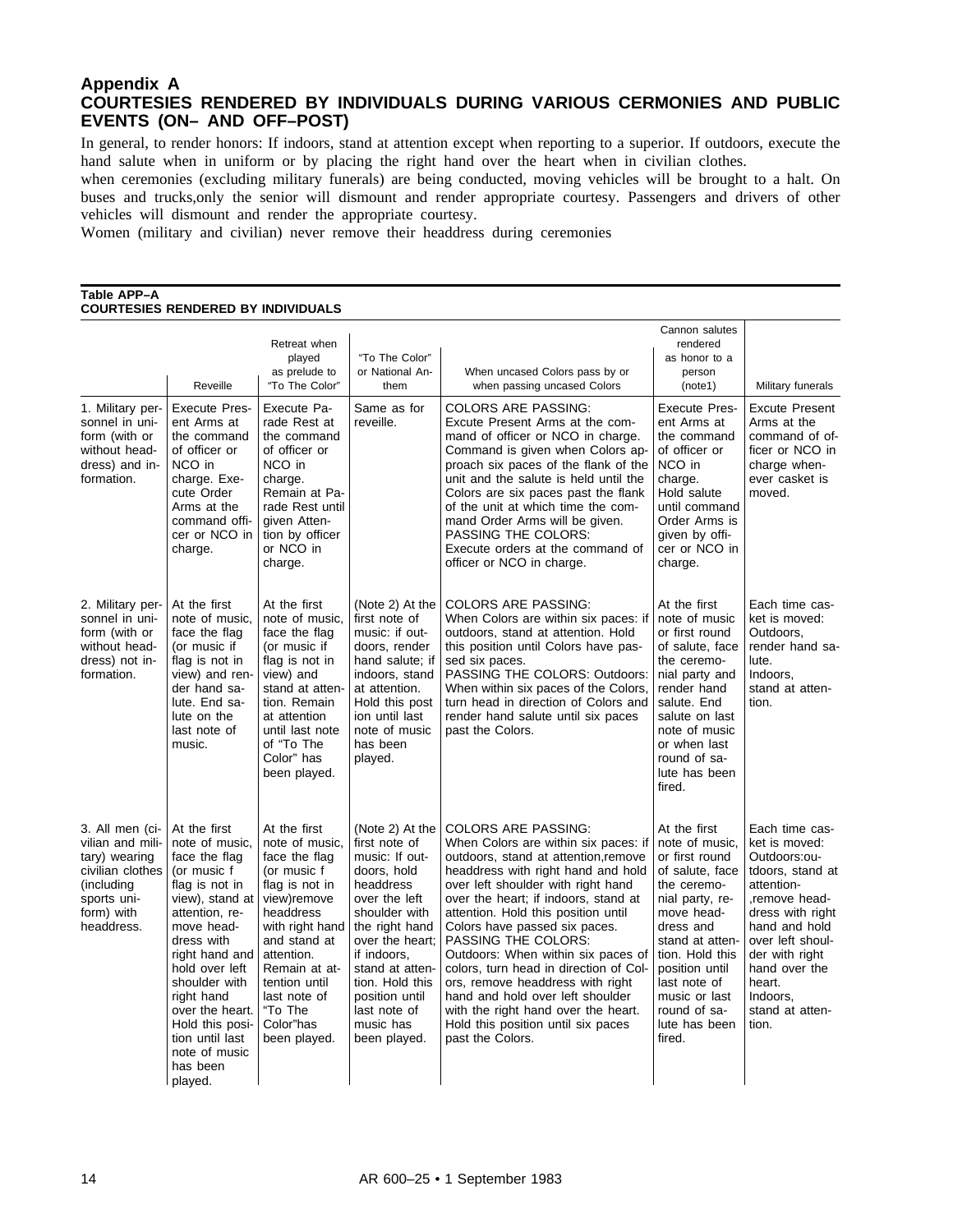#### **Table APP–A COURTESIES RENDERED BY INDIVIDUALS—Continued**

|                                                                                                                                                                                                                                                                                   | Reveille                                                                                                                                                                                                                                  | Retreat when<br>played<br>as prelude to<br>"To The Color"                                                                                                                                                      | "To The Color"<br>or National An-<br>them                                                                                                                                                                                                         | When uncased Colors pass by or<br>when passing uncased Colors                                                                                                                                                                                                              | Cannon salutes<br>rendered<br>as honor to a<br>person<br>(note1)                                                                                                                                                                          | Military funerals                                                                                                                       |
|-----------------------------------------------------------------------------------------------------------------------------------------------------------------------------------------------------------------------------------------------------------------------------------|-------------------------------------------------------------------------------------------------------------------------------------------------------------------------------------------------------------------------------------------|----------------------------------------------------------------------------------------------------------------------------------------------------------------------------------------------------------------|---------------------------------------------------------------------------------------------------------------------------------------------------------------------------------------------------------------------------------------------------|----------------------------------------------------------------------------------------------------------------------------------------------------------------------------------------------------------------------------------------------------------------------------|-------------------------------------------------------------------------------------------------------------------------------------------------------------------------------------------------------------------------------------------|-----------------------------------------------------------------------------------------------------------------------------------------|
| 4. Military per-<br>sonnel and ci-<br>vilians in civil-<br>ian dress with-<br>out head-<br>dress. Female<br>personnel<br>(military and<br>civilian) with<br>headdress.<br>Personnel en-<br>gaged in<br>sports and at-<br>tired in a sport<br>uniform with-<br>out head-<br>dress. | At the first<br>note of music.<br>face the flag<br>(or music if<br>flag is not in<br>view), and<br>stand at atten-<br>tion with right<br>hand over the<br>heart. Hold<br>this position<br>until last note<br>of music has<br>been played. | At the first<br>note of music.<br>face the flag<br>(or music flag<br>is not in view).<br>and stand at<br>attention.<br>Remain at at-<br>tention until<br>last note of<br>"To The Color"<br>has been<br>played. | (Note 2)<br>At the first<br>note of music:<br>If outdoors.<br>stand at atten-<br>tion with right<br>hand over the<br>heart; if in-<br>doors, stand<br>at attention.<br>Hold this posi-<br>tion until last<br>note of music<br>has been<br>played. | COLORS ARE PASSING: When<br>Colors are within six paces: If out-<br>doors, stand at attention with right<br>hand over heart; if indoors, stand at<br>attention. Hold this position until<br>Colors have passed six paces.<br>PASSING THE COLORS: No action<br>is required. | At the first<br>note of music.<br>or first round<br>of salute, face<br>the ceremo-<br>nial party, and<br>stand at atten-<br>tion. Hold this<br>position until<br>last note of<br>music or last<br>round of sa-<br>lute has been<br>fired. | Each time cas-<br>ket is moved:<br>Outdoors: stand<br>at attention with<br>right hand over<br>heart.<br>Indoors, stand<br>at attention. |

Notes:

1. when a cannon salute is rendered to the Union or Nation, no individual action is required.

2. Military photographers covering ceremonies will render appropriate courtesy during the playing of the National Anthem.

#### **Appendix B NATIONAL FLAG AT HALFSTAFF**

| Table APP-B<br>NATIONAL FLAG AT HALFSTAFF                                                                                    |                                                                                                                                                                                                                                                                                  |                                                                             |
|------------------------------------------------------------------------------------------------------------------------------|----------------------------------------------------------------------------------------------------------------------------------------------------------------------------------------------------------------------------------------------------------------------------------|-----------------------------------------------------------------------------|
| Death of                                                                                                                     | Location of Flag                                                                                                                                                                                                                                                                 | Period                                                                      |
| President<br><b>Former President</b><br>President-Elect                                                                      | All installations, activities, and vessels of<br>the Department of the Army in The District hours (reveille to retreat).<br>of Colombia and its Territories and posses-<br>sions. US embassies abroad, including all<br>military facilities and naval vessels and sta-<br>tions. | 30 days from of death during prescribed                                     |
| Vice President<br>Chief Justice or retired Chief Justice of the<br>United States.<br>Speaker of the House of Representatives | All installations, activities, and vessels of<br>the Department of the Army in the District<br>of Colombia and throughout the United<br>States and its Territories and possessions.                                                                                              | 10 days from day of death during prescribed<br>hours (reveille to retreat). |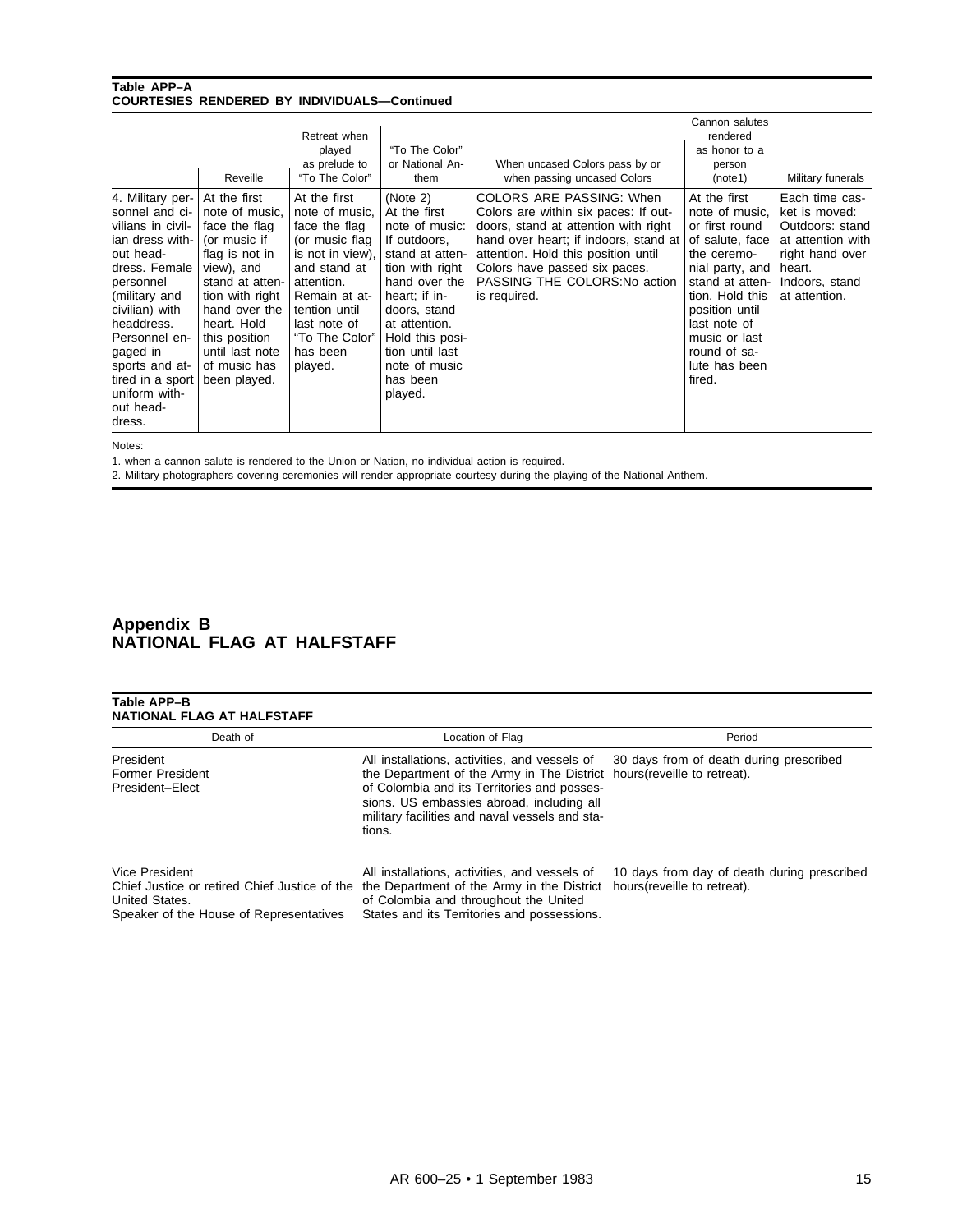#### **Table APP–B NATIONAL FLAG AT HALFSTAFF—Continued**

| Death of                                                                                                                                                                                                                                                                                                                                                                                                                                            | Location of Flag                                                                                                                                                                                                                                                                                                                                                                                                                                                                                                                              | Period                                                                                                                                                                                                                                                                                                                                                                                              |
|-----------------------------------------------------------------------------------------------------------------------------------------------------------------------------------------------------------------------------------------------------------------------------------------------------------------------------------------------------------------------------------------------------------------------------------------------------|-----------------------------------------------------------------------------------------------------------------------------------------------------------------------------------------------------------------------------------------------------------------------------------------------------------------------------------------------------------------------------------------------------------------------------------------------------------------------------------------------------------------------------------------------|-----------------------------------------------------------------------------------------------------------------------------------------------------------------------------------------------------------------------------------------------------------------------------------------------------------------------------------------------------------------------------------------------------|
| Associate Justice of Supreme Court<br>Member of the Cabinet<br>Former Vice President<br>President pro temp ore of the Senate<br>Majority or Minority Leader the Senate<br>Majority or Minority Leader of the House of<br>Representatives<br>Deputy Secretary of Defense<br>Former Secretary of Defense<br>Chairman or former Chairman of the Joint<br>Chiefs of Staff<br>Chief of Staff or former Chief of Staff, US<br>Army<br>General of the Army | $\mathsf{do}$                                                                                                                                                                                                                                                                                                                                                                                                                                                                                                                                 | During prescribed hours (reveille to<br>retreat) from day of death until retreat on day<br>of interment.<br>Exception: Flags flown at place of burial will<br>be hoisted to the top after the last salvo or vol-<br>ley is fired over the grave.                                                                                                                                                    |
| General (Army four star)active and retired                                                                                                                                                                                                                                                                                                                                                                                                          | $do$                                                                                                                                                                                                                                                                                                                                                                                                                                                                                                                                          | During prescribed hours (reveille to retreat) on<br>day of interment.<br>Exception: Military installation where funeral<br>takes place. During prescribed hours (reveille<br>to retreat) from day of death until flag is<br>hoisted after the last salvo or volley is fired<br>over the grave.                                                                                                      |
| US Senator<br>US Representative<br><b>Territorial Delegate</b><br>Resident-Commissioner from the Com-<br>monwealth of Puerto Rico<br>Governor of a State, Territory, or posses-<br>sion.                                                                                                                                                                                                                                                            | ment of the Army in the metropolitan area<br>of the District of Colombia.<br>All installations and activities of the Depart- During prescribed hours (reveille to<br>ment of the Army in the State. Congres-<br>sional District, Territory, or Commonwealth of interment.<br>of such Senator, Representative, Delegate<br>or Commissioner, respectively.<br>All installations and activities of the Depart- During prescribed hours (reveille to<br>ment of the Army located in the State, Ter-<br>ritory, or possession of the deceased gov- | All installations and activities of the Depart- Day of death and the following day during pre-<br>scribe hours (reveille to retreat).<br>retreat) from day of death until retreat on day<br>Exception: Flag flown at palace of burial will<br>be hoisted to the top after the last salvo or vol-<br>ley is fired over the grave.<br>retreat) from day of death until retreat on day<br>of interment |
|                                                                                                                                                                                                                                                                                                                                                                                                                                                     | ernor.                                                                                                                                                                                                                                                                                                                                                                                                                                                                                                                                        | Exception: Flags flown at place of burial will be<br>hoisted to the top after the last salvo or volley<br>is fired over the grave.                                                                                                                                                                                                                                                                  |
| Other officials<br>Former officials<br>Foreign officials                                                                                                                                                                                                                                                                                                                                                                                            | or instructions as may be issued by or at<br>the direction of President, or in accordance<br>with recognized customs or practices not<br>inconsistent with law.                                                                                                                                                                                                                                                                                                                                                                               | To be displayed in accordance with orders As directed by or at the direction of the Presi-<br>dent.                                                                                                                                                                                                                                                                                                 |
| not covered above,                                                                                                                                                                                                                                                                                                                                                                                                                                  | Army officer on the active or retired list and Military installations where funeral or death If interment takes place on the installation:<br>takes place.                                                                                                                                                                                                                                                                                                                                                                                    | During prescribed hours on day of inter-<br>ment(reveille to retreat) until flag hoisted to the<br>top after the last salvo or volley has been fired<br>over the grave.<br>If interment takes place off the installation:<br>During prescribed hours(reveille to<br>retreat) from day of death until remains are re-<br>moved from the installation.                                                |
| Warrant Officer, Cadets of USMA or en-<br>listed personnel inactive or retired.                                                                                                                                                                                                                                                                                                                                                                     | Military installations where funeral takes<br>place.                                                                                                                                                                                                                                                                                                                                                                                                                                                                                          | During the funeral: Flag will be hoisted to the<br>top after final volley is fired over the grave. If<br>the remains are not interred on the installa-<br>tion, flag will be hoisted to the top after the<br>remains been removed from the installation.                                                                                                                                            |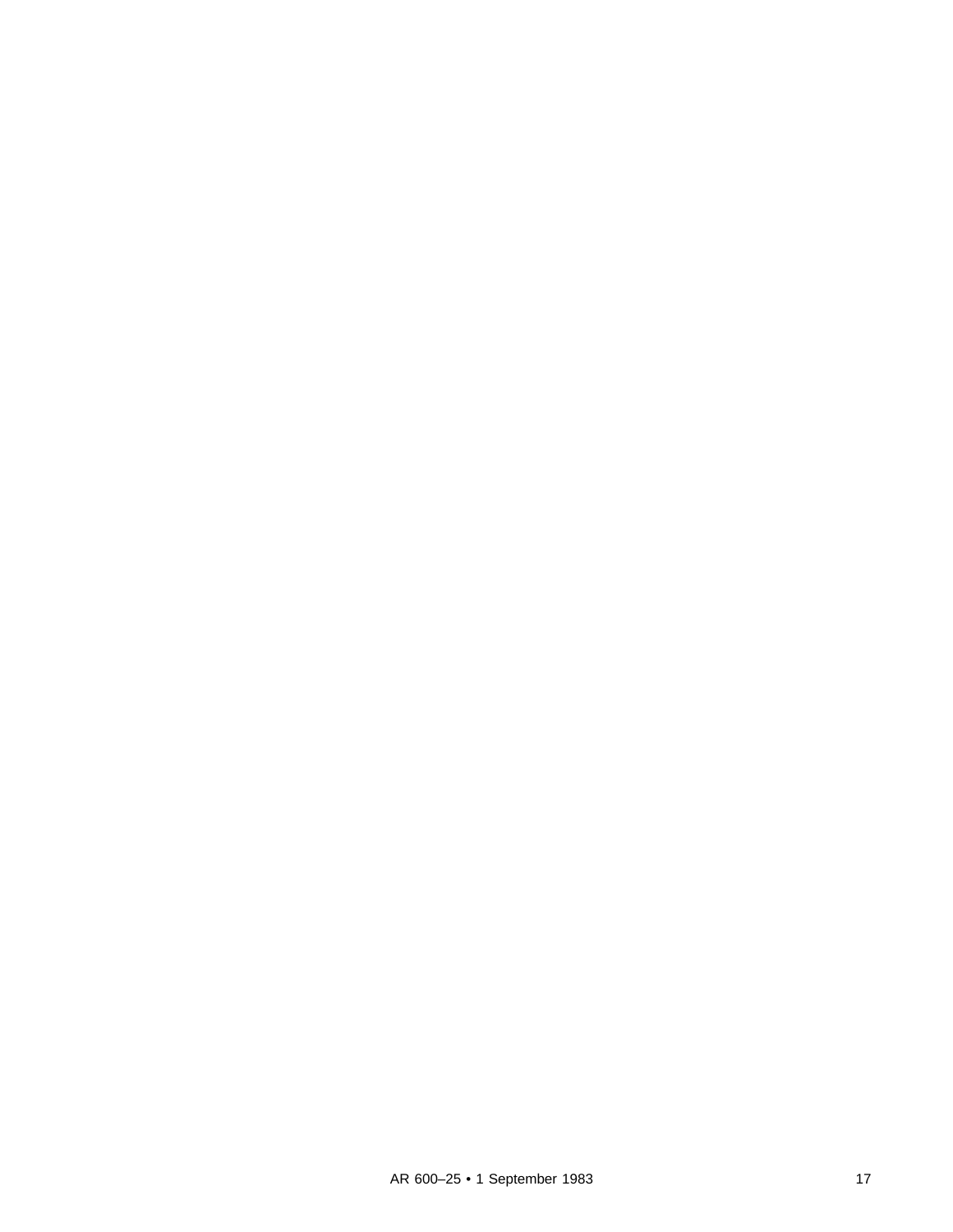**UNCLASSIFIED PIN 004318–000**